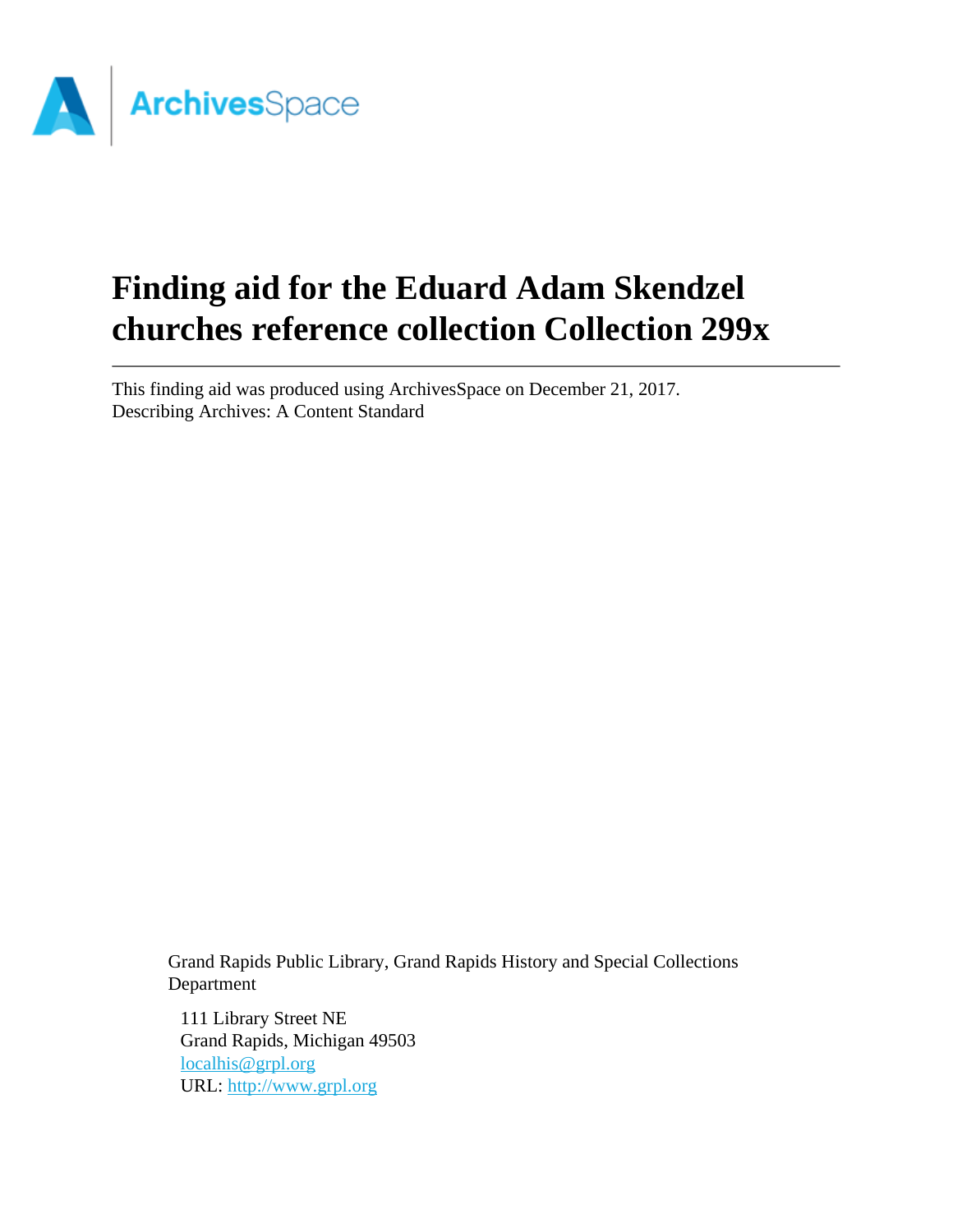# <span id="page-1-0"></span>**Table of Contents**

| 18 |
|----|
|    |
|    |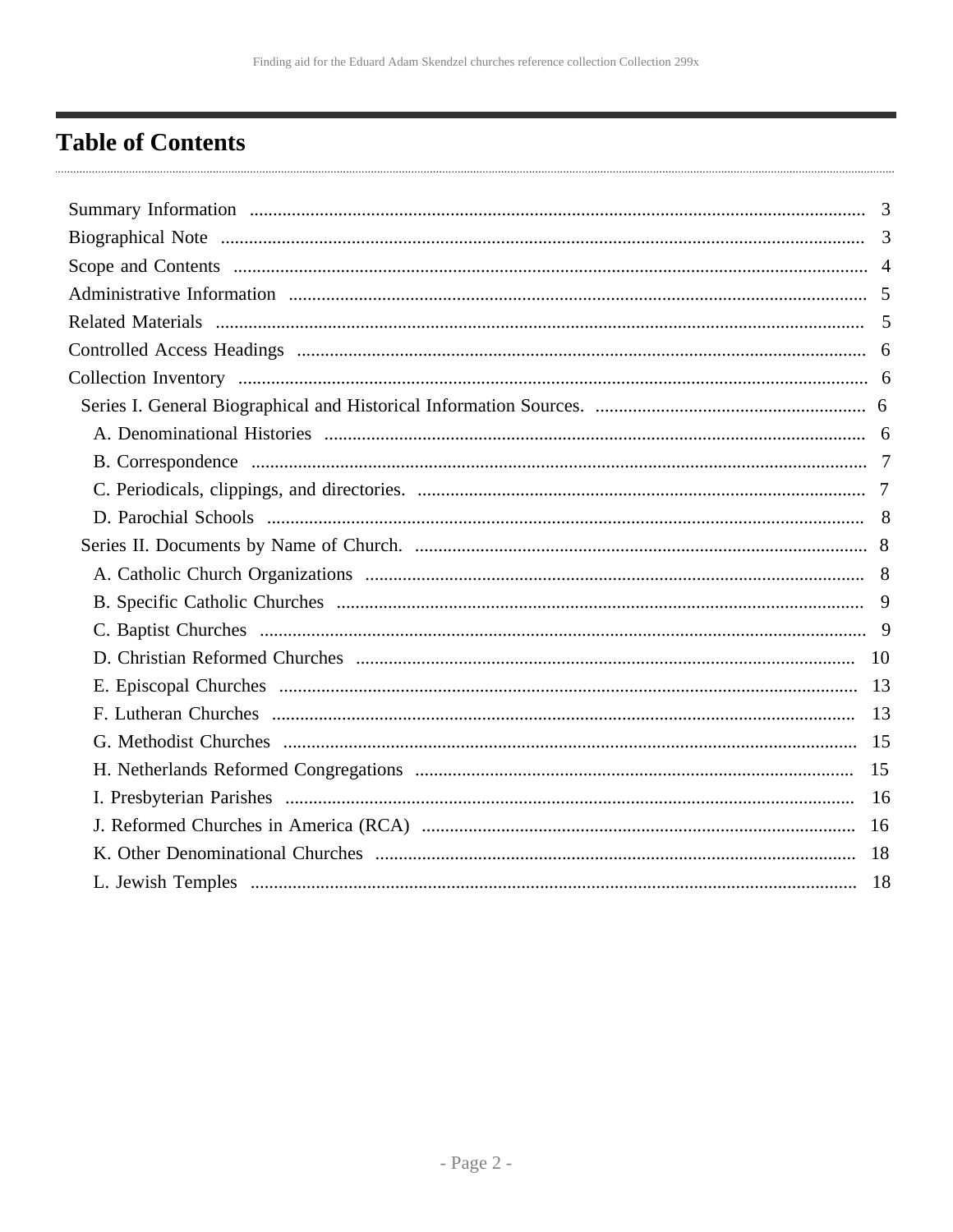#### <span id="page-2-0"></span>**Summary Information**

| <b>Repository:</b>                  | Grand Rapids Public Library, Grand Rapids History and Special<br><b>Collections Department</b>                                                                                                                                                                                                                                                                                                                                                                                                                                                                                                                                    |
|-------------------------------------|-----------------------------------------------------------------------------------------------------------------------------------------------------------------------------------------------------------------------------------------------------------------------------------------------------------------------------------------------------------------------------------------------------------------------------------------------------------------------------------------------------------------------------------------------------------------------------------------------------------------------------------|
| <b>Creator:</b>                     | <b>Eduard Adam Skendzel</b>                                                                                                                                                                                                                                                                                                                                                                                                                                                                                                                                                                                                       |
| <b>Title:</b>                       | Eduard Adam Skendzel churches reference collection                                                                                                                                                                                                                                                                                                                                                                                                                                                                                                                                                                                |
| ID:                                 | Collection 299x                                                                                                                                                                                                                                                                                                                                                                                                                                                                                                                                                                                                                   |
| Date [inclusive]:                   | no date                                                                                                                                                                                                                                                                                                                                                                                                                                                                                                                                                                                                                           |
| <b>Physical Description:</b>        | 5.6 Linear Feet 11 boxes                                                                                                                                                                                                                                                                                                                                                                                                                                                                                                                                                                                                          |
| Language of the<br><b>Material:</b> | English                                                                                                                                                                                                                                                                                                                                                                                                                                                                                                                                                                                                                           |
| Abstract:                           | Eduard Adam Skendzel (1921-1999) was a linguist and historian<br>from Grand Rapids, Michigan. His research focused on the history<br>of the Polish community and the Roman Catholic church, as well<br>as other churches. This collection includes material he collected on<br>non-Polish churches in the Grand Rapids area, covering Catholic,<br>Baptist, Christian Reformed, Lutheran, Presbyterian and other<br>churches. The material includes written histories, anniversary booklets,<br>building dedication programs and some newspaper articles, personal<br>correspondence, biographical documents and interview notes. |

**^** [Return to Table of Contents](#page-1-0)

#### <span id="page-2-1"></span>**Biographical Note**

Eduard Adam Skendzel, son of Adam and Mary Angela (nee Dzierwa) Skenzdel, was born in Grand Rapids in 1921 and died there in 1999. Skendzel obtained a bachelor's degree from the University of Detroit, following which he pursued graduate studies in Linguistics and Philology at Wayne State University, Northwestern University, Indiana University, and La Universidad Interamericana in Mexico. As a linguist fluent in nine languages including Polish and Italian, Skendzel taught at Edsel Ford High School and Henry Ford College, both in Dearborn, Michigan.

He in addition practiced a vocation in history, conducting extensive research in the study especially of "Polonia" (Polish-speaking communities outside of Poland proper) in the Midwestern United States. His publications include several books and a plenitude of articles on "Pioneer Poles" in Grand Rapids and Detroit, as well as on the Catholic Church as a significant communal institution in immigrant Polish life. During the course of his work Skendzel accrued a large amount of material on West Michigan and Detroit churches, unrelated to the Polish community, which comprises this present collection.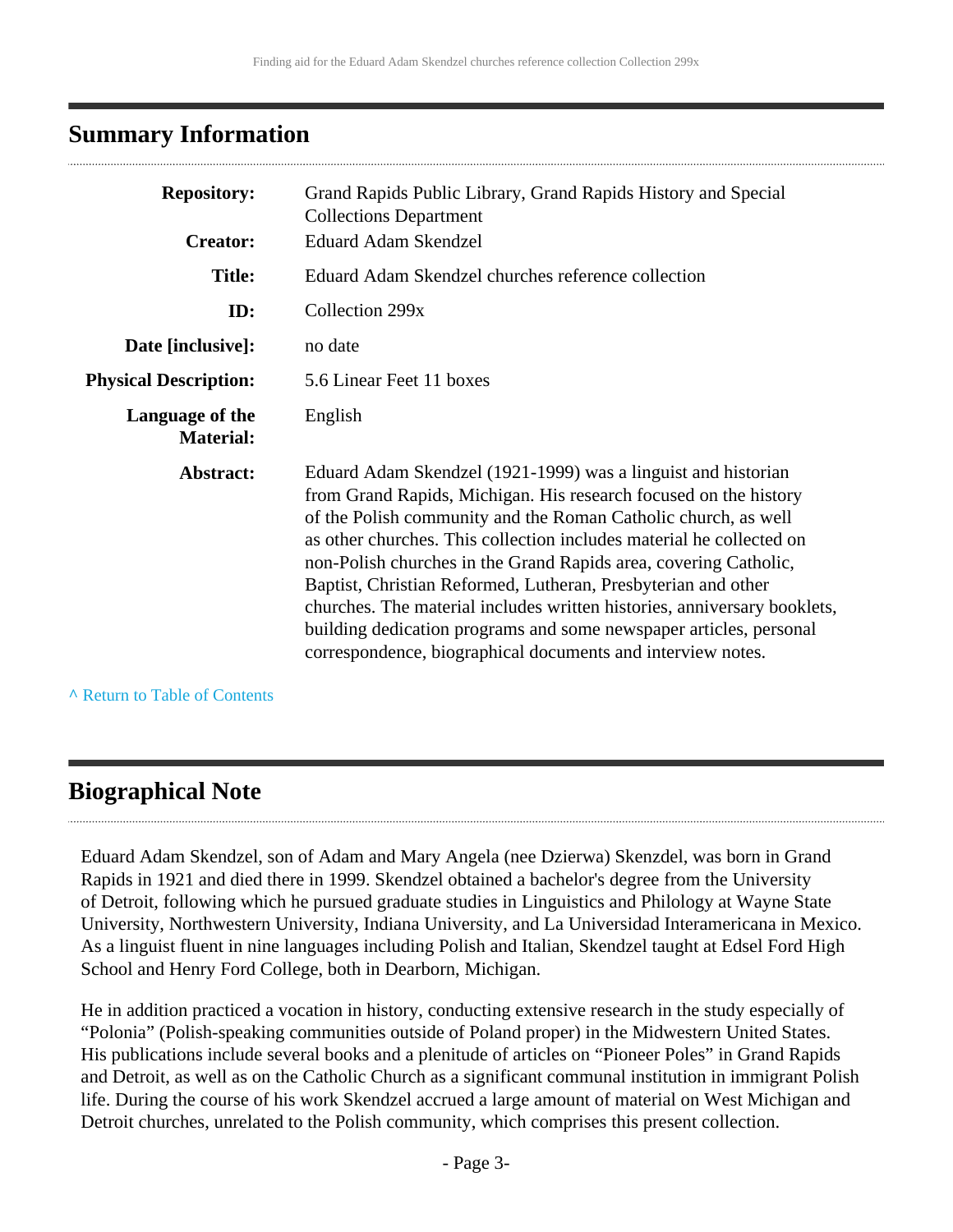#### **^** [Return to Table of Contents](#page-1-0)

### **Historical Note**

Religion has always been a formative influence in Grand Rapids history, and, as one author remarked, "Grand Rapids people have always been a church-going people." (qtd. in Lydens, 445). Churches of many denominations began springing up in the Grand River Valley with the foundation of the earliest settlements in the 1830s and 1840s. From the Catholic mission of Father Frederick Baraga in 1832-1833 to the establishments of the Methodist Church in 1842 and the Lutheran Church in 1856, a great diversity of creeds (not necessarily exclusive to Christianity) were represented, reflective of similar diversity in the ethnic and national origin of residents. Baptists, Episcopalians, Jews, Roman Catholics, and others early on made the city their spiritual and temporal home. Slightly later, Dutch Calvinist sects emerged in large numbers and quickly became one of the largest denominations in the region.

Churches have multiplied in Grand Rapids in the last 150 years, increasing in step with the size of the city. However grand or humble they may be in appearance, their buildings and parishioners are nevertheless an important part of the city's fabric.

For further reading on churches in West Michigan see also these books in the GRHSCC Collection:

The Story of Grand Rapids. ed. Lydens. Grand Rapids, MI: Kregel Publications, 1967.

Baxter, Albert. History of the City of Grand Rapids. Grand Rapids, MI: Munsell and Company, 1891.

McGee, John. The Catholic Church in the Grand River Valley, 1833-1950. Grand Rapids, MI, 1950.

**^** [Return to Table of Contents](#page-1-0)

#### <span id="page-3-0"></span>**Scope and Contents**

This collection, 299X includes selected documents on Western Michigan churches, with a few Detroit churches also found. These items were acquired and used by Ed Skendzel for his reference library, and subsequently given to the Grand Rapids Public Library Archives. Coll. 299X is a sibling collection of Coll. 299, the Eduard Adam Skendzel Polonian Historical Collection. Coll. 299, the primary collection given by Skendzel, documents his research of the Polish communities of Grand Rapids and Michigan, including references related to churches with Polish members.

This collection, Coll. 299X, the Skendzel Church References Collection, contains items which were out of scope for the Polish collection, but were desired for the archival collections and substantial enough in number to warrant a separate collection.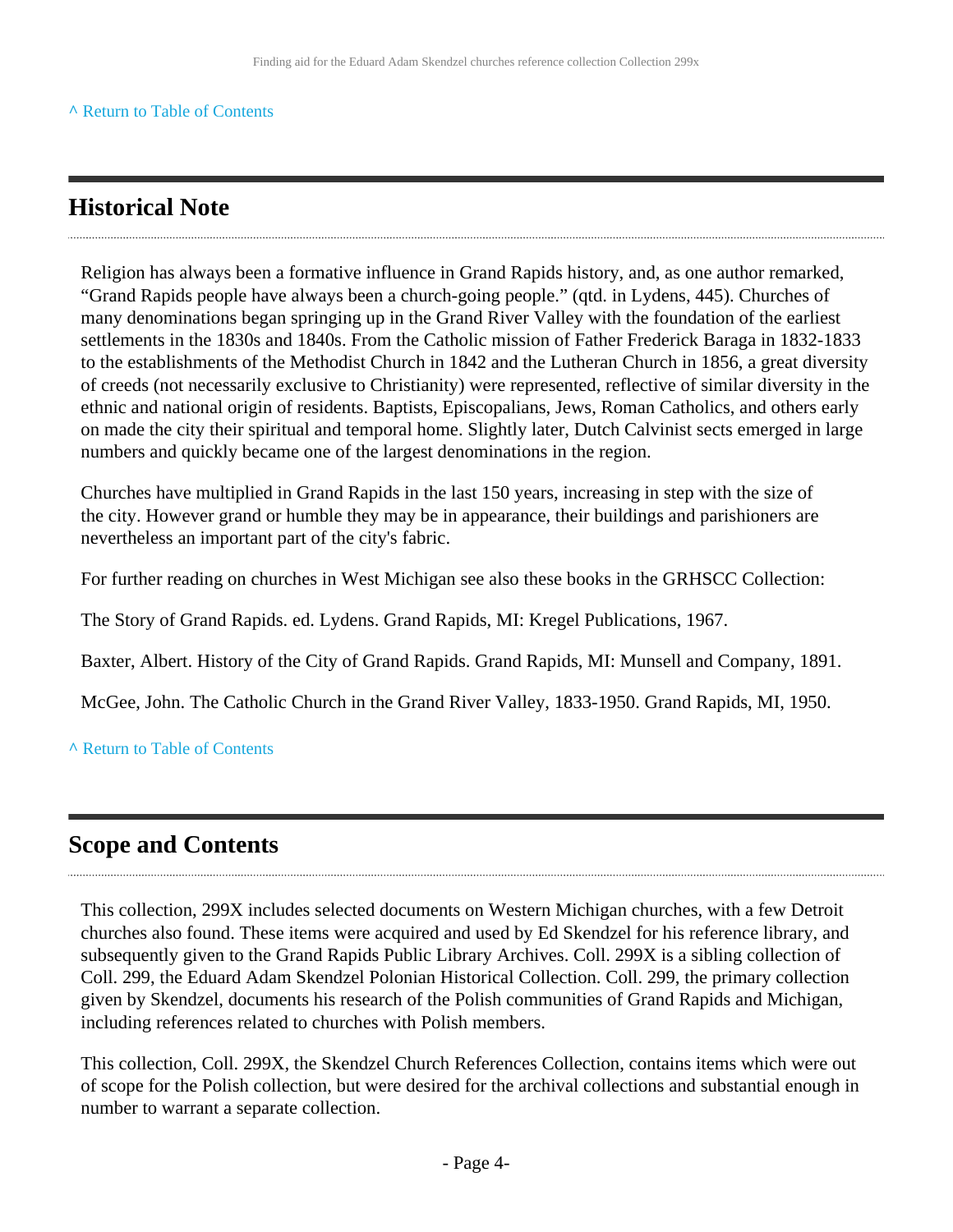Documents for those churches which supported Polish, usually Catholic, congregations have been retained in the Skendel Polonian Historical Collection, 299. Many of the documents in this collection are specific to one institution and congregation. Included in those specific to an institution may be those related to the congregation in general, or to specific subgroups, such as committees or schools, etc.

Other documents found here are general to one faith, though they may document specific aspects or documents of that one faith. Histories, correspondence and periodicals are some of the representative times of documents documenting those faiths. There may also be found some directory type materials which document several different area churches, such as maps of area churches. Directories for specific churches will be found under the name of the specific church. Catholic, Christian Reformed and other Netherlands based reformed churches, are those most heavily represented. But, Baptist, Episcopal, Lutheran, Methodist, Presbyterian and various other denominations are also included in the documents found here.

Most of the items in the collection in their published state, but some are represented by photocopies.

#### **^** [Return to Table of Contents](#page-1-0)

#### <span id="page-4-0"></span>**Administrative Information**

#### **Publication Statement**

Grand Rapids Public Library, Grand Rapids History and Special Collections Department

111 Library Street NE Grand Rapids, Michigan 49503 [localhis@grpl.org](mailto:localhis@grpl.org) URL:<http://www.grpl.org>

#### **Immediate Source of Acquisition**

Eduard Skendzel Estate, accession number 1999.026.

#### **^** [Return to Table of Contents](#page-1-0)

#### <span id="page-4-1"></span>**Related Materials**

#### **Related Materials**

Coll. 299, Eduard Adam Skendzel Polonian Historical Collection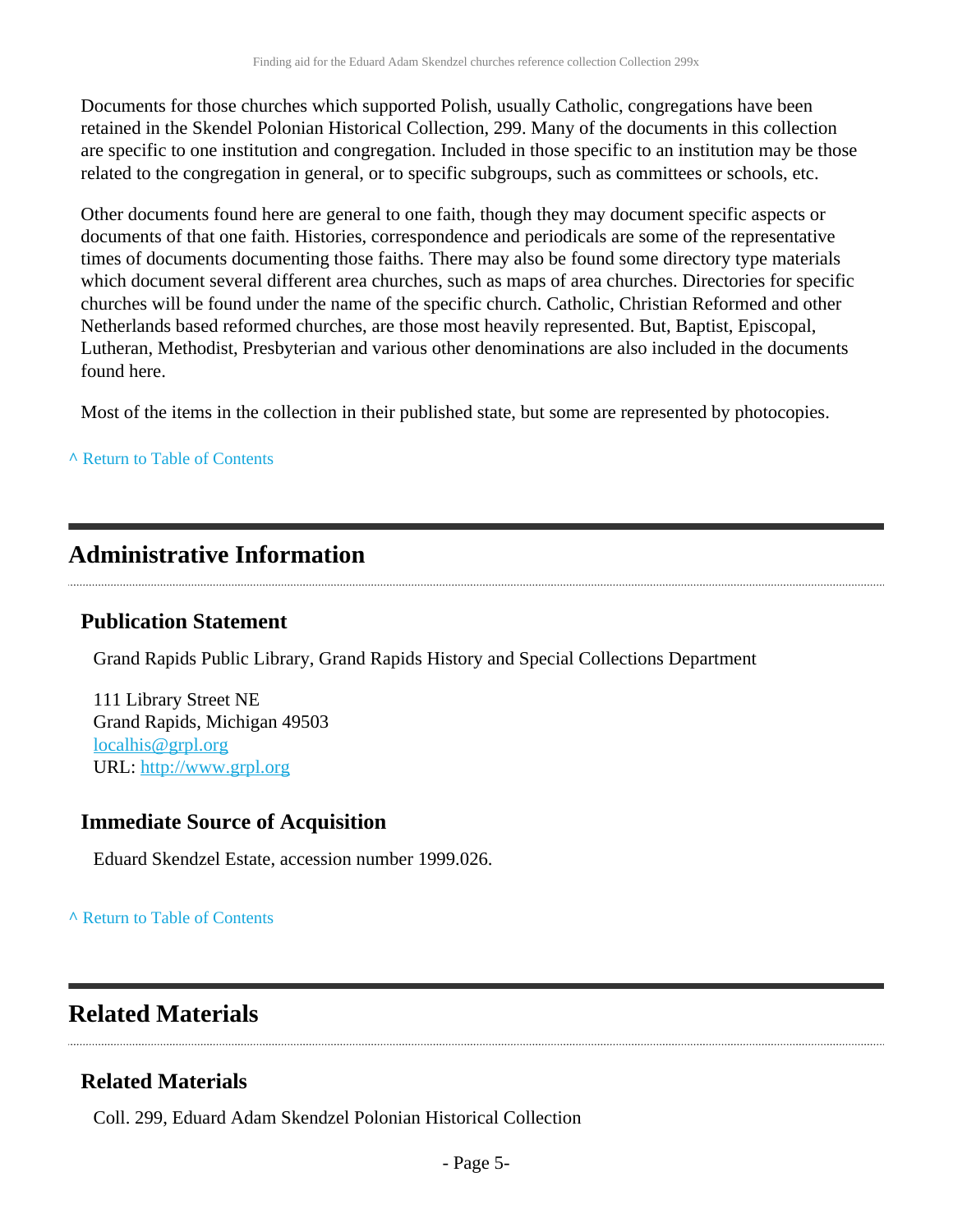- Coll. 347, GPRL Church Reference Collection
- Coll. 270, Gathered at the River Collection
- Coll. 096, WMGS Church Records Collection

#### **Separated Materials**

Items given by Skendzel which do not relate to Skendel's Polish research directly, and are also not documents about or from Grand Rapids area churches, are listed in the Separated Materials section of Coll. 299. These items are valued by the library, often duplicating those titles currently in use, but desired as replacement copies when those in use become too worn and fragile.

Some duplicates of items in Coll. 299 or 299X may also be included with the separated materials.

**^** [Return to Table of Contents](#page-1-0)

# <span id="page-5-0"></span>**Controlled Access Headings**

- personal papers
- Grand Rapids (Mich.) -- Church history
- Grand Rapids (Mich.) -- History

# <span id="page-5-1"></span>**Collection Inventory**

#### <span id="page-5-2"></span>**Series I. General Biographical and Historical Information Sources.**

#### <span id="page-5-3"></span>**A. Denominational Histories**

| <b>Title/Description</b>                                                                                                                                                                                                                         | <b>Instances</b> |          |
|--------------------------------------------------------------------------------------------------------------------------------------------------------------------------------------------------------------------------------------------------|------------------|----------|
| Bratt, James D. Dutch Calvinism in Modern America. GR :<br>William B. Eerdmans Publishing Co., 1984.                                                                                                                                             | Box 1            | Folder 1 |
| From Heart to Heart : Letters from Rev. Albertus Christiaan Van<br>Raalte to His Wife, Christina Johanna Van Raalte – De Moen,<br>1836-1847. Editor, Leonard Sweetman. Translator, Egbert Post,<br>et al. GR : Heritage Hall Publications, 1997. | Box 1            | Folder 2 |
| God's Covenant Faithfullness: The 50th Anniversary of the<br>Protestant Reformed Churches in America. Edited by Gertrude<br>Hoeksema. GR : Reformed Free Publishing Association, 1975.                                                           | Box 1            | Folder 3 |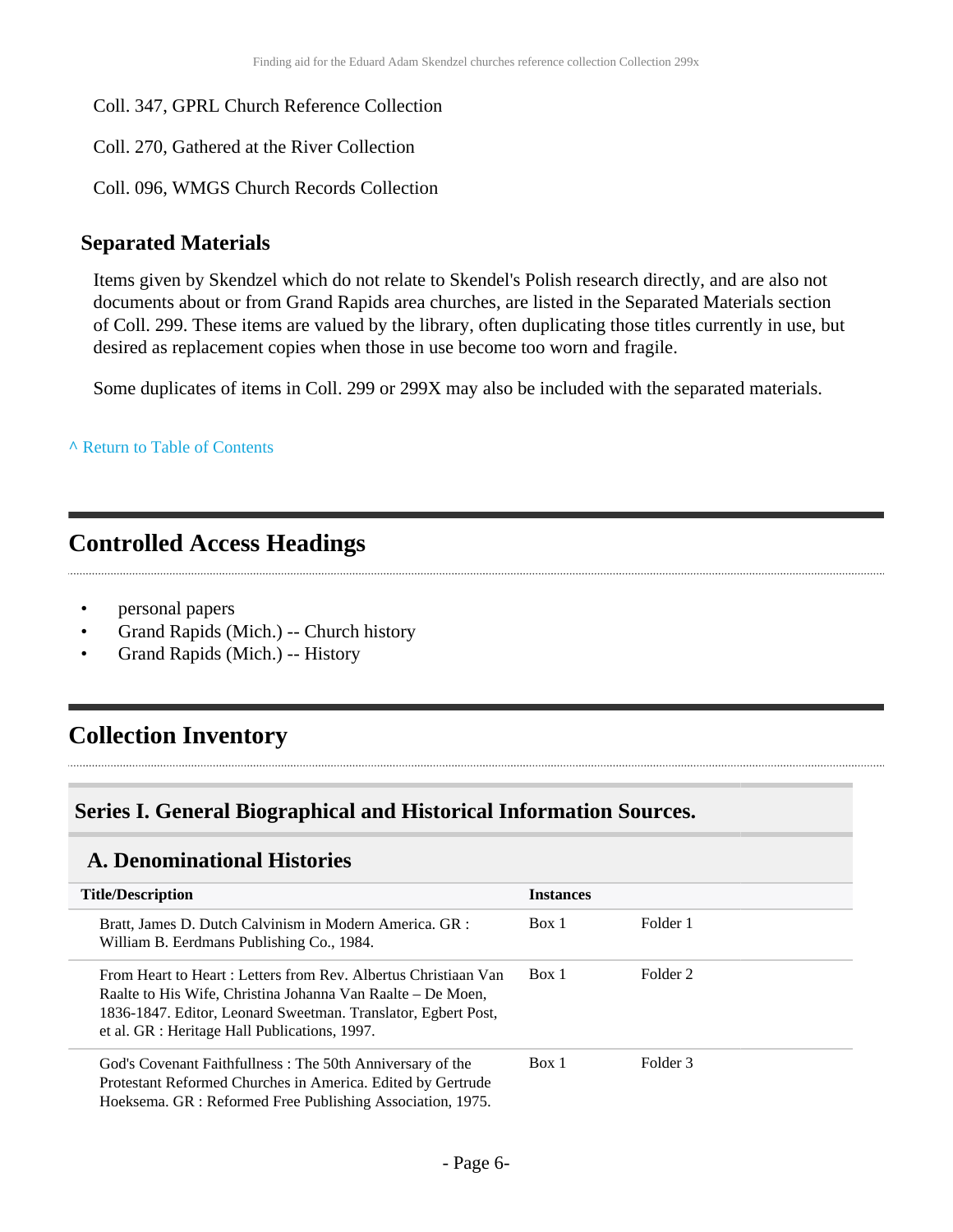| A Watered Garden : A Brief History of the Protestant Reformed<br>Churches in America / Gertrude Hoeksema, GR : Reformed Free<br>Publishing Association, 1992. [Mold issues] | Box 1         | Folder 4 |
|-----------------------------------------------------------------------------------------------------------------------------------------------------------------------------|---------------|----------|
| Summoning Up Remembrance / Henry Stob. . GR : William B.<br>Eerdmans Publishing Co., 1995.                                                                                  | <b>Box 11</b> |          |
| Physical Location: Item currently housed in Box 11.                                                                                                                         | Box 1         | Folder 5 |

# <span id="page-6-0"></span>**B. Correspondence**

| <b>Title/Description</b>                                                                                                                                                                                                                         | <b>Instances</b> |                     |
|--------------------------------------------------------------------------------------------------------------------------------------------------------------------------------------------------------------------------------------------------|------------------|---------------------|
| Summaries of correspondence between Fr. Simon Ponganis,<br>Bishop Henry Joseph Richter, and the Apostolic Delegate in<br>Rome outlining the early history of St. Isidore's Catholic Church<br>(GR), 1897-1905. Typescript with annotations.      | Box 2            | Folder 1            |
| Correspondence between Bishop Henry Joseph Richter with<br>various colleagues, 1885-1896. Photocopied with transcriptions<br>in German and English.                                                                                              | Box 2            | Folder <sub>2</sub> |
| Correspondence between Fr. Simon Ponganis, Bishop Henry<br>Joseph Richter, and the Apostolic Delegate, clippings, and<br>documentation relating to the former's pastoral removal. 2 vols.<br>Photocopied. Duplicates found also in Coll. 299-48. | Box 2            | Folder <sub>3</sub> |

# <span id="page-6-1"></span>**C. Periodicals, clippings, and directories.**

| <b>Title/Description</b>                                                                                                                                                                                                                                                                     | <b>Instances</b> |                     |  |
|----------------------------------------------------------------------------------------------------------------------------------------------------------------------------------------------------------------------------------------------------------------------------------------------|------------------|---------------------|--|
| "Sixtieth Anniversary Celebration of the Priestly Ordination of<br>Fr. Andrew S. Sikorski" booklet, 1967. original.                                                                                                                                                                          | $Box$ 3          | Folder 1            |  |
| "Literary Scraps and Cutting." original periodical clippings and<br>photocopies. Bound album, late 19th or early 20th century.                                                                                                                                                               | $Box$ 3          | Folder 2            |  |
| "Historic Church Buildings to be Razed for Freeway" Grand<br>Rapids Press article, Oct. 17, 1960. photocopy.                                                                                                                                                                                 | $Box$ 3          | Folder 3            |  |
| Essays and articles: "A Legacy of West Michigan Churches"<br>GR Public Museum newsletter article, Spring, 1991. Brief RCA,<br>CRC, and NRC histories from History of the City of Grand<br>Rapids. "Re: Dutch in Grand Rapids, Especially in the Fulton-<br>Diamond Area" essay. Photocopies. | $Box$ 3          | Folder 4            |  |
| Area Churches: Maps of churches and streets on Grand Rapids'<br>West side. photocopies and self-drawn pictures.                                                                                                                                                                              | $Box$ 3          | Folder 5            |  |
| Calvin College Archives editions of "Newsletter for the Friends"<br>of the Archives." 4 issues: March 1986, Jan. 1887, Jan. 1990,<br>Jan. 1991. original.                                                                                                                                    | $Box$ 3          | Folder 6            |  |
| Origins / Calvin College Archives [periodical]. Vol. VIII, no.2<br>(1990); Vol. X, no.1 (1992). Original.                                                                                                                                                                                    | $Box$ 3          | Folder <sub>7</sub> |  |
| Origins / Calvin College Archives [periodical]. Vol. XI, no. 1-2<br>(1993). original.                                                                                                                                                                                                        | $Box$ 3          | Folder <sub>8</sub> |  |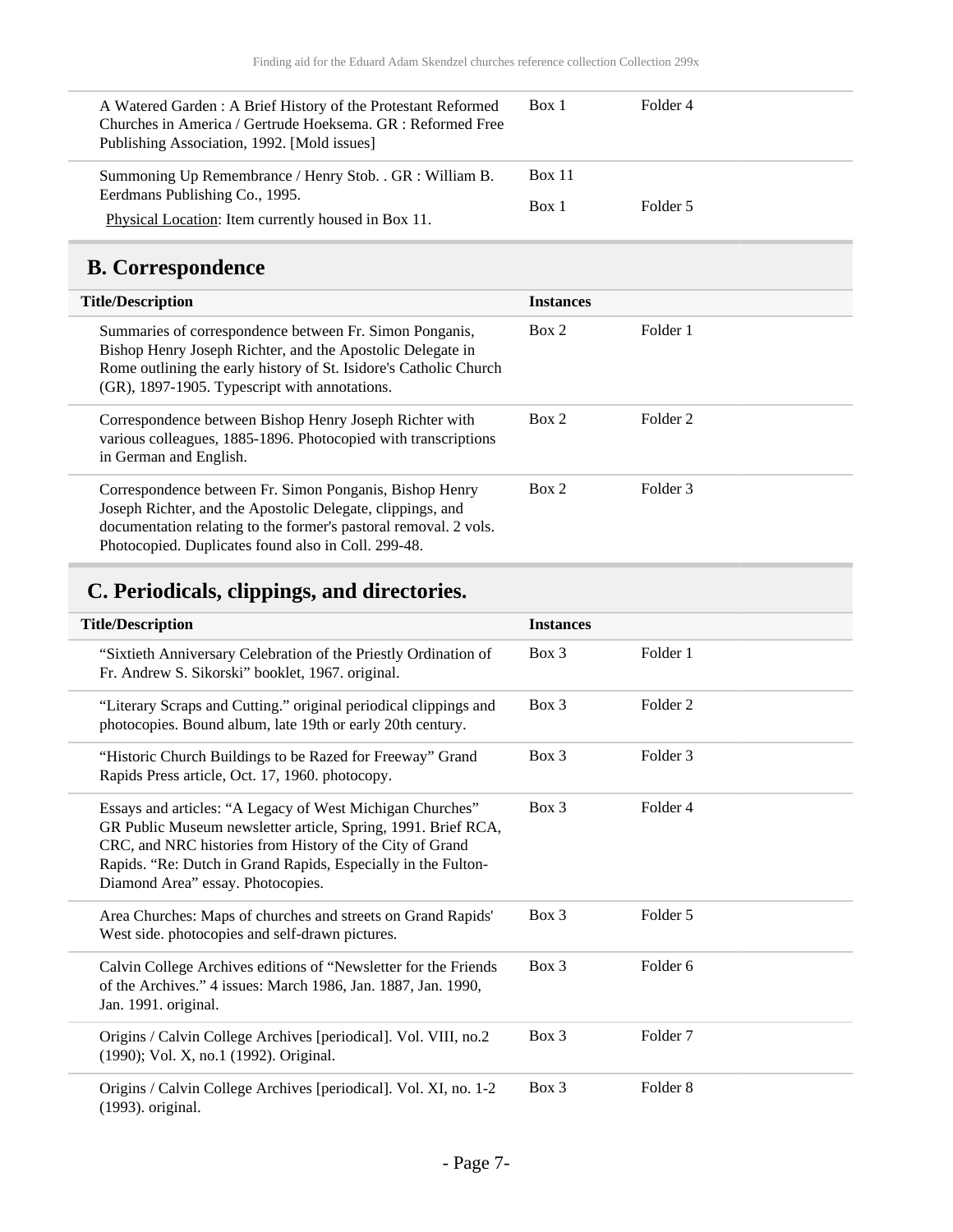Origins / Calvin College Archives [periodical]. Vol. XII, no. 1-2 (1994); Vol. XVI, no.1 (1998). original. Box 3 Folder 9

### **D. Parochial Schools**

<span id="page-7-0"></span>

| D. Farocinal Schools                                                                                      |                  |           |  |
|-----------------------------------------------------------------------------------------------------------|------------------|-----------|--|
| <b>Title/Description</b>                                                                                  | <b>Instances</b> |           |  |
| Adams Street Christian School 25th Anniversary yearbook,<br>1975. original.                               | $Box$ 3          | Folder 10 |  |
| Adams Street Christian School 40th Anniversary program,<br>1950-1990. original.                           | Box 3            | Folder 10 |  |
| Calvin Christian School Association Brief history sheet,<br>1929-1971. typescript.                        | $Box$ 3          | Folder 11 |  |
| Calvin Christian School Association 100th Anniversary Service<br>Program and Newsletter, 1990. photocopy. | Box 3            | Folder 11 |  |
| Calvin Christian School Association 100th Anniversary<br>yearbook, 1990. original.                        | $Box$ 3          | Folder 11 |  |
| Grand Rapids Christian High School "History of Grand Rapids"<br>Christian High School." typescript.       | $Box$ 3          | Folder 12 |  |
| Oakdale Christian School 75th Anniversary booklet, 1892-1967.<br>original, unbound.                       | Box 3            | Folder 13 |  |
| Plymouth Christian Elementary School School handbook with<br>brief history, 1992-1993. original.          | $Box$ 3          | Folder 14 |  |
| Seymour Christian School 50th Anniversary booklet,<br>1920-1970. Photocopy.                               | Box 3            | Folder 15 |  |
| West Side Christian School 100th Anniversary booklet,<br>1883-1983. Original.                             | $Box$ 3          | Folder 16 |  |

#### **^** [Return to Table of Contents](#page-1-0)

### <span id="page-7-1"></span>**Series II. Documents by Name of Church.**

### <span id="page-7-2"></span>**A. Catholic Church Organizations**

| <b>Title/Description</b>                                        | <b>Instances</b>                   |          |
|-----------------------------------------------------------------|------------------------------------|----------|
| The Dominicans of Grand Rapids "Dominicans of Grand Rapids"     | Folder 1<br>Box 4<br><b>Box 11</b> |          |
| Centenary, 1977" booklet. original, re-bound.                   |                                    |          |
| Physical Location: Item currently housed in Box 11.             |                                    |          |
| The Dominicans of Grand Rapids Period Pieces: An Account of     | Box 4                              | Folder 2 |
| the Grand Rapids Dominicans, 1853-1966. Original, re-bound.     | <b>Box 11</b>                      |          |
| Physical Location: Item currently housed in Box 11.             |                                    |          |
| St. Ladislaus Aid Society: 75th Anniversary booklet, 1904-1979. | Box 4                              | Folder 3 |
| Original.                                                       |                                    |          |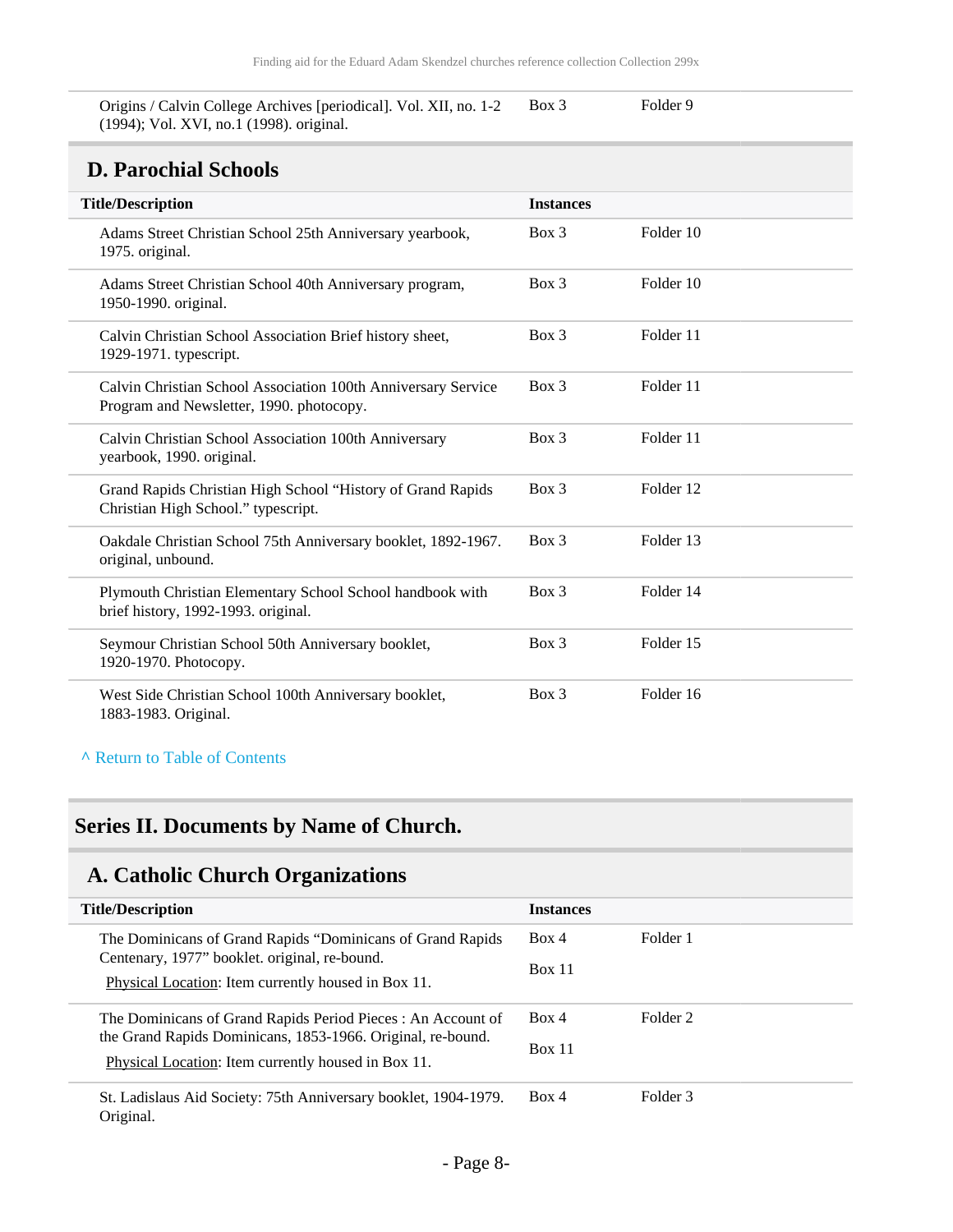# <span id="page-8-0"></span>**B. Specific Catholic Churches**

| <b>Title/Description</b>                                                                                                                                                                                                                           | <b>Instances</b> |                     |
|----------------------------------------------------------------------------------------------------------------------------------------------------------------------------------------------------------------------------------------------------|------------------|---------------------|
| Assumption of the Blessed Virgin Mary Catholic Church<br>(Belmont, MI) 1993 parish directory. Original.                                                                                                                                            | Box 4            | Folder 4            |
| Church of the Holy Spirit (GR) Parish history booklet,<br>1952-1977. Original.                                                                                                                                                                     | Box 4            | Folder 5            |
| St. James Catholic Church (GR) 75th Anniversary booklet,<br>1870-1945. Facsimile of original and bound in book form.                                                                                                                               | Box 4            | Folder 6            |
| St. James Catholic Church (GR) 75th Anniversary booklet,<br>1870–1945. Original. Duplicated in 299-054.                                                                                                                                            | Box 4            | Folder <sub>7</sub> |
| St. Joseph's Catholic Church Early parish history booklet,<br>1889-1989. Original.                                                                                                                                                                 | Box 4            | Folder <sub>8</sub> |
| St. Mary Catholic Church (GR) Announcement Book and Banns                                                                                                                                                                                          | Box 4            | Folder <sub>9</sub> |
| of Marriage, 1881-1884." Photocopied, and bound in book form.<br>German and Latin.                                                                                                                                                                 | Box 11           |                     |
| Physical Location: Item currently housed in Box 11. Duplicate<br>in Coll. 299, box 54.                                                                                                                                                             |                  |                     |
| St. Mary Catholic Church (GR) (1969?) parish directory.<br>Original. Duplicated in 299-54.                                                                                                                                                         | Box 4            | Folder 10           |
| Parish directories, 1984-1986. Originals. Duplicated in 299-54.                                                                                                                                                                                    | Box 4            | Folder 11           |
| Gelchichte der St. Marien-Gemeinde, Grand Rapids, Michigan,<br>1857-1907 or Golden Jubilee Memories of St. Mary's Church,<br>Grand Rapids Michigan, 1857-1907. German and English. 2<br>copies, one original, one facsimile. Duplicated in 299-54. | Box 4            | Folder 12           |
| "Accounts of the German Church in the City of Grand<br>Rapids, Kent Co., Mich." parish ledgers. Photocopy. 3 copies.<br>Duplicated in 299-53.                                                                                                      | Box 4            | Folder 13           |
| Archival records of Polish names in Baptismal, Marriage,<br>Funeral and other parish registries. Typescript. Duplicated in<br>299-53.                                                                                                              | Box 4            | Folder 14           |
| St. Michael Catholic Church (Muskegon, MI) 75th Anniversary<br>booklet, 1985. original, 3 copies. Duplicated in 299-55.                                                                                                                            | Box 4            | Folder 15           |
| St. Stanislaus Catholic Church (Hilliards, MI) 100th<br>Anniversary booklet, 1992. original.                                                                                                                                                       | Box 4            | Folder 16           |
| <b>C. Baptist Churches</b>                                                                                                                                                                                                                         |                  |                     |
| <b>Title/Description</b>                                                                                                                                                                                                                           | <b>Instances</b> |                     |
| Second Baptist Church (GR) 100th Anniversary program,<br>1883-1993. Oct. 8, 1993. original.                                                                                                                                                        | Box 5            | Folder 1            |
| City View Baptist Church (GR) "City View Church Grows Out                                                                                                                                                                                          | Box 5            | Folder <sub>2</sub> |

<span id="page-8-1"></span>of Storefront, into Prosperity." West Side Advance article, Dec. 10, 1992. original and photocopy.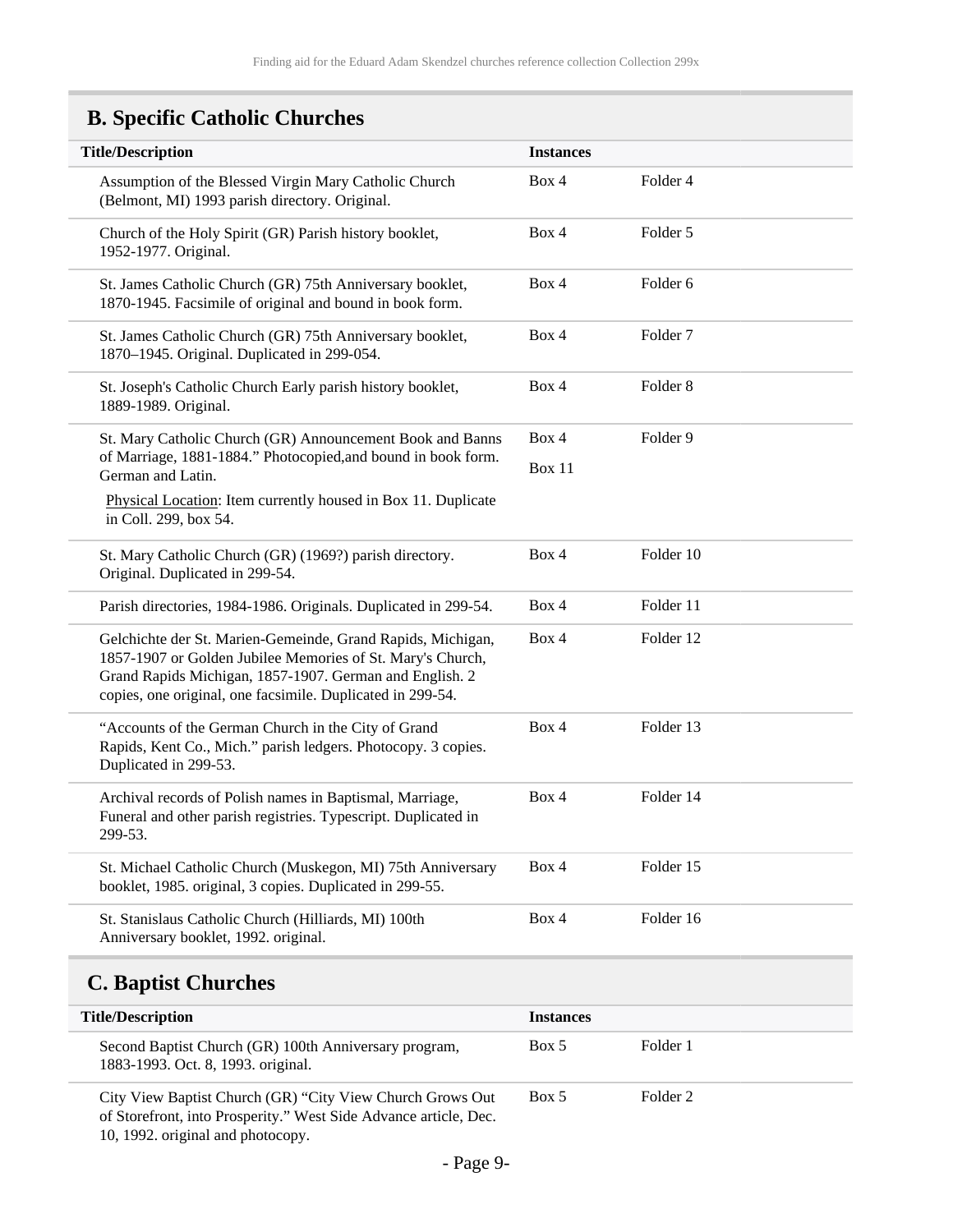| Dutch Baptist Church (GR) (formerly Highland Hills<br>Baptist Church) "Celebrating One Hundred Years of God's<br>Faithfulness" 1994 booklet. Original, with annotations. | Box 5 | Folder 3 |  |
|--------------------------------------------------------------------------------------------------------------------------------------------------------------------------|-------|----------|--|
| Wealthy Park Baptist Church (GR) Brief church history with a<br>roster of pastors and letters to E.A. Skendzel from the church<br>historian.                             | Box 5 | Folder 4 |  |

#### <span id="page-9-0"></span>**D. Christian Reformed Churches**

| <b>Title/Description</b>                                                                                                                                                 | <b>Instances</b> |                     |
|--------------------------------------------------------------------------------------------------------------------------------------------------------------------------|------------------|---------------------|
| Christian Reformed Church. "One Hundred Years in the New<br>World, 1857-1957" centennial book. Original.                                                                 | Box 5            | Folder 5            |
| Christian Reformed Church. Various newspaper and magazine<br>articles. Originals and photocopies.                                                                        | Box 5            | Folder <sub>6</sub> |
| Christian Reformed Church.Grand Rapids Press articles<br>regarding the ordination of women. Originals.                                                                   | Box 5            | Folder <sub>7</sub> |
| First Christian Reformed Church.75th Anniversary booklet,<br>1857-1932. photocopy, bound.                                                                                | Box 5            | Folder <sub>8</sub> |
| Physical Location: Item currently housed in Box 11.                                                                                                                      | Box 11           |                     |
| First Christian Reformed Church.100th Anniversary booklet,<br>1857-1957. photocopied and bound in book form.                                                             | Box 5            | Folder 9            |
| Physical Location: Item currently housed in Box 11.                                                                                                                      | Box 11           |                     |
| First Christian Reformed Church.125th Anniversary program,<br>1857-1982. photocopy.                                                                                      | Box 5            | Folder 10           |
| Twelfth Christian Reformed Church Brief church history,<br>1917-1967. Photocopy. 2 copies.                                                                               | Box 5            | Folder 11           |
| Alpine Avenue Christian Reformed Church 100th Anniversary<br>book, 1881-1991. Original.                                                                                  | Box 5            | Folder 12           |
| Beckwith Hills Christian Reformed Church (formerly Coldbrook<br>CRC) 50th Anniversary booklet 1882-1932. English and Dutch.<br>Photocopy with details of church history. | Box 5            | Folder 13           |
| Beckwith Hills Christian Reformed Church (formerly<br>Coldbrook CRC) "A Century of Faithfulness, 1882-1982" 100th<br>Anniversary book. Original.                         | Box 6            | Folder 1            |
| Bethel Christian Reformed Church. 75th Anniversary booklet,<br>1913-1988. Photocopy.                                                                                     | Box 6            | Folder <sub>2</sub> |
| Boston Square Christian Reformed Church. Church profile,<br>1986.                                                                                                        | Box 6            | Folder 3            |
| Boston Square Christian Reformed Church. 25th Anniversary<br>booklet, 1942-1967. Original.                                                                               | Box 6            | Folder 3            |
| Broadway Avenue/Westview Christian Reformed Church. 75th<br>Anniversary booklets. Original.                                                                              | Box 6            | Folder 4            |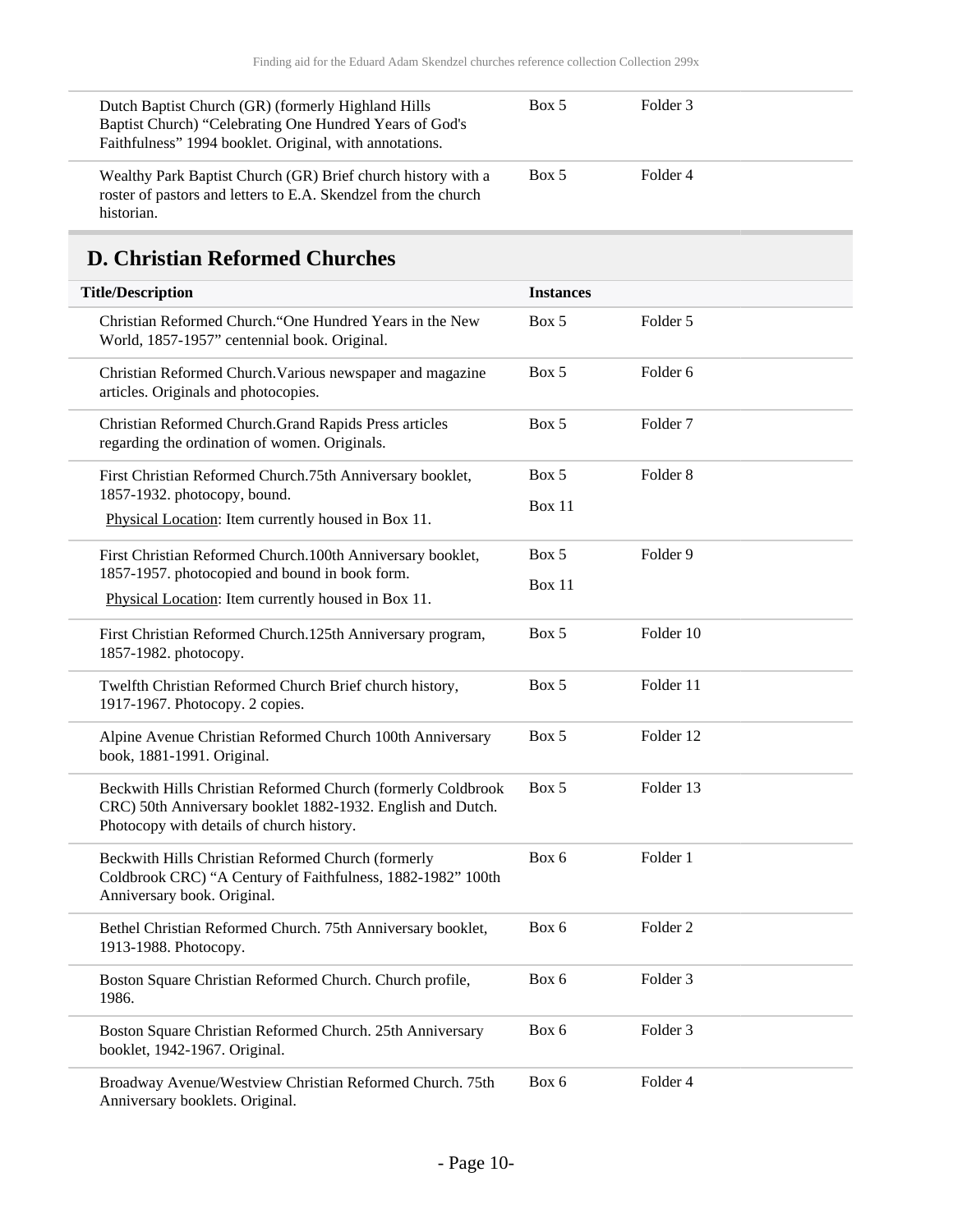| Broadway Avenue/Westview Christian Reformed Church. 100th<br>Anniversary booklets. Original.                                                                                     | Box 6 | Folder 4            |
|----------------------------------------------------------------------------------------------------------------------------------------------------------------------------------|-------|---------------------|
| Broadway Avenue/Westview Christian Reformed Church. 1962<br>dedication booklet, photocopy.                                                                                       | Box 6 | Folder 4            |
| Broadway Avenue/Westview Christian Reformed Church.<br>"Minutes-Book of the second English-speaking Christian<br>Reformed Church in Grand Rapids, Michigan." 1893.<br>Photocopy. | Box 6 | Folder 4            |
| Burton Heights Christian Reformed Church 50th Anniversary<br>booklet, 1905-1955.                                                                                                 | Box 6 | Folder 5            |
| Creston Christian Reformed Church 50th Anniversary booklet,<br>1915-1965. Original.                                                                                              | Box 6 | Folder <sub>6</sub> |
| "City's Oldest Christian School Turns 100." Northfield Advance<br>article, Oct. 3, 1990.                                                                                         | Box 6 | Folder <sub>6</sub> |
| Dennis Avenue Christian Reformed Church (Sunshine<br>CRC) "Fifty Years of Blessings" 50th Anniversary booklet,<br>1893-1943. Photocopy.                                          | Box 6 | Folder <sub>7</sub> |
| Dennis Avenue Christian Reformed Church (Sunshine CRC)<br>100th Anniversary book, 1893-1993. Original.                                                                           | Box 6 | Folder <sub>8</sub> |
| East Leonard Christian Reformed Church 50th Anniversary<br>booklet, 1925-1975. Original.                                                                                         | Box 6 | Folder 9            |
| Eastern Avenue Christian Reformed Church "100 Years in the<br>Covenant, 1879-1979" centennial book. Original.                                                                    | Box 6 | Folder 10           |
| East Paris Christian Reformed Church 75th Anniversary<br>booklet, 1902-1977. Photocopy.                                                                                          | Box 6 | Folder 11           |
| Franklin Street Christian Reformed Church 75th Anniversary<br>booklet, 1887-1962. photocopy.                                                                                     | Box 6 | Folder 12           |
| Franklin Street Christian Reformed Church History of Rogers<br>Heights Chapel (an outgrowth of Franklin Street CRC).<br>photocopy.                                               | Box 6 | Folder 12           |
| Franklin Street Christian Reformed Church "Three Drug-<br>Forfeited Buildings Purchased for AIDS Assistance" Grand<br>Rapids Press article, March 12, 1993.                      | Box 6 | Folder 12           |
| Fuller Avenue Christian Reformed Church. Fuller Avenue<br>Christian Reformed Church : building dedication program,<br>1925. Photocopy.                                           | Box 7 | Folder 1            |
| Fuller Avenue Christian Reformed Church. 25th Anniversary<br>booklet, 1925-1950. Photocopy.                                                                                      | Box 7 | Folder 1            |
| Fuller Avenue Christian Reformed Church. 50th Anniversary<br>booklet, 1925-1975. Original.                                                                                       | Box 7 | Folder 1            |
| Gold Avenue Christian Reformed Church. [loose sheet] Contain<br>information on the church sent to Skendzel from Wm. Ridley,<br>1988.                                             | Box 7 | Folder 2            |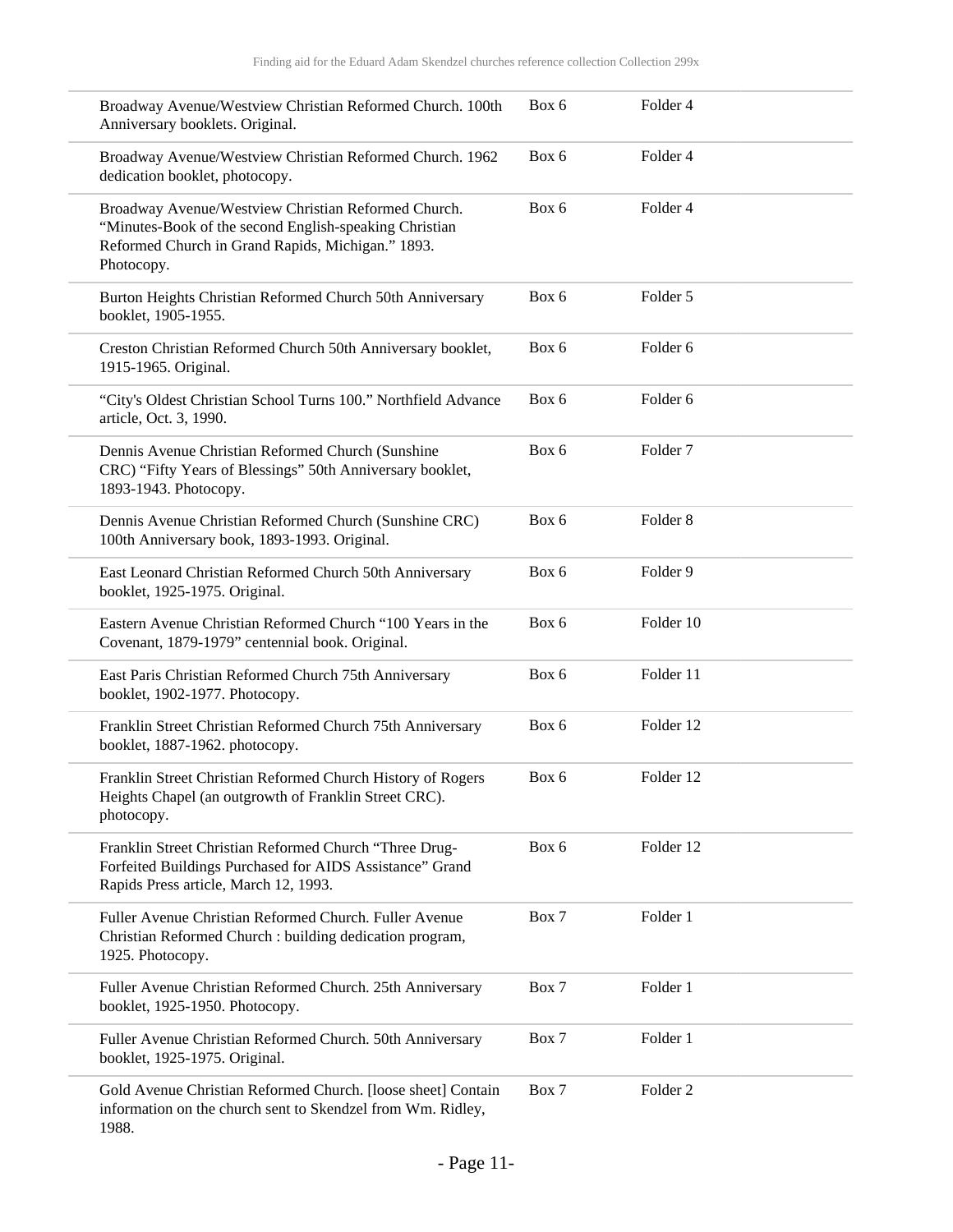| Graafschap Christian Reformed Church "Faithful Recreate Past<br>for Sesquicentennial" Grand Rapids Press article, May 10, 1996.                 | Box 7           | Folder <sub>3</sub> |  |
|-------------------------------------------------------------------------------------------------------------------------------------------------|-----------------|---------------------|--|
| Grandville Avenue Christian Reformed Church. Grandville<br>Avenue Christian Reformed Church: 100th Anniversary<br>booklet, 1891-1991. Original. | Box 7           | Folder 4            |  |
| Grandville Avenue Christian Reformed Church. Origins [serial]<br>1987, vol. V, no. 2. Photocopy.                                                | Box 7           | Folder 4            |  |
| Grandville Avenue Christian Reformed Church. "The Language<br>of Faith," Grand Rapids Press article. n.d.                                       | Box 7           | Folder 4            |  |
| Highland Hills Christian Reformed Church. [1 loose sheet] Has<br>a brief church history from 1950-1990.                                         | Box 7           | Folder 5            |  |
| Jenison Christian Reformed Church : 75th Anniversary Year,<br>1950 book. Original.                                                              | Box 7           | Folder 6            |  |
| Jenison Christian Reformed Church. Abbreviated history of the<br>Jenison CRC. Photocopy.                                                        | Box 7           | Folder <sub>6</sub> |  |
| Kelloggsville Christian Reformed Church 100th Anniversary<br>book, 1875-1975. Original.                                                         | Box 7           | Folder <sub>7</sub> |  |
| LaGrave Christian Reformed Church "A Century of Grace."<br>Centennial book, 1887-1987. Original.                                                | Box 7           | Folder <sub>8</sub> |  |
| Lee Street Christian Reformed Church : "Daughter Church of<br>Grandville Avenue CRC." Church history, 1926-1975.                                | Box 7           | Folder 9            |  |
| Lee Street Christian Reformed Church. Origins [serial] 1987<br>vol. v, no. 2.                                                                   | Box 7           | Folder 9            |  |
| Neland Avenue Christian Reformed Church "This Far by Faith"<br>75th Anniversary book, 1915-1990. Original, re-bound.                            | Box 7<br>Box 11 | Folder 10           |  |
| Physical Location: Item currently housed in Box 11.                                                                                             |                 |                     |  |
| Neland Avenue Christian Reformed Church "Faithful<br>Neighbor," Grand Rapids Press article, July 27, 1996.                                      | Box 7           | Folder 11           |  |
| Neland Avenue Christian Reformed Church 1990-1991 Annual<br>Directory. Original.                                                                | Box 7           | Folder 11           |  |
| Neland Avenue Christian Reformed Church 1989-1990 Annual<br>Report. Original.                                                                   | Box 7           | Folder 11           |  |
| Neland Avenue Christian Reformed Church 25th Anniversary<br>booklet, 1915-1940. original.                                                       | Box 7           | Folder 11           |  |
| Neland Avenue Christian Reformed Church 50th Anniversary<br>booklet, 1915-1965. Photocopy.                                                      | Box 7           | Folder 11           |  |
| Oakdale Park Christian Reformed Church. 40 Anniversary<br>history, 1890-                                                                        | Box 7           | Folder 12           |  |
| Oakdale Park Christian Reformed Church. 50 Anniversary<br>history, xxxx-xxxx                                                                    | Box 7           | Folder 12           |  |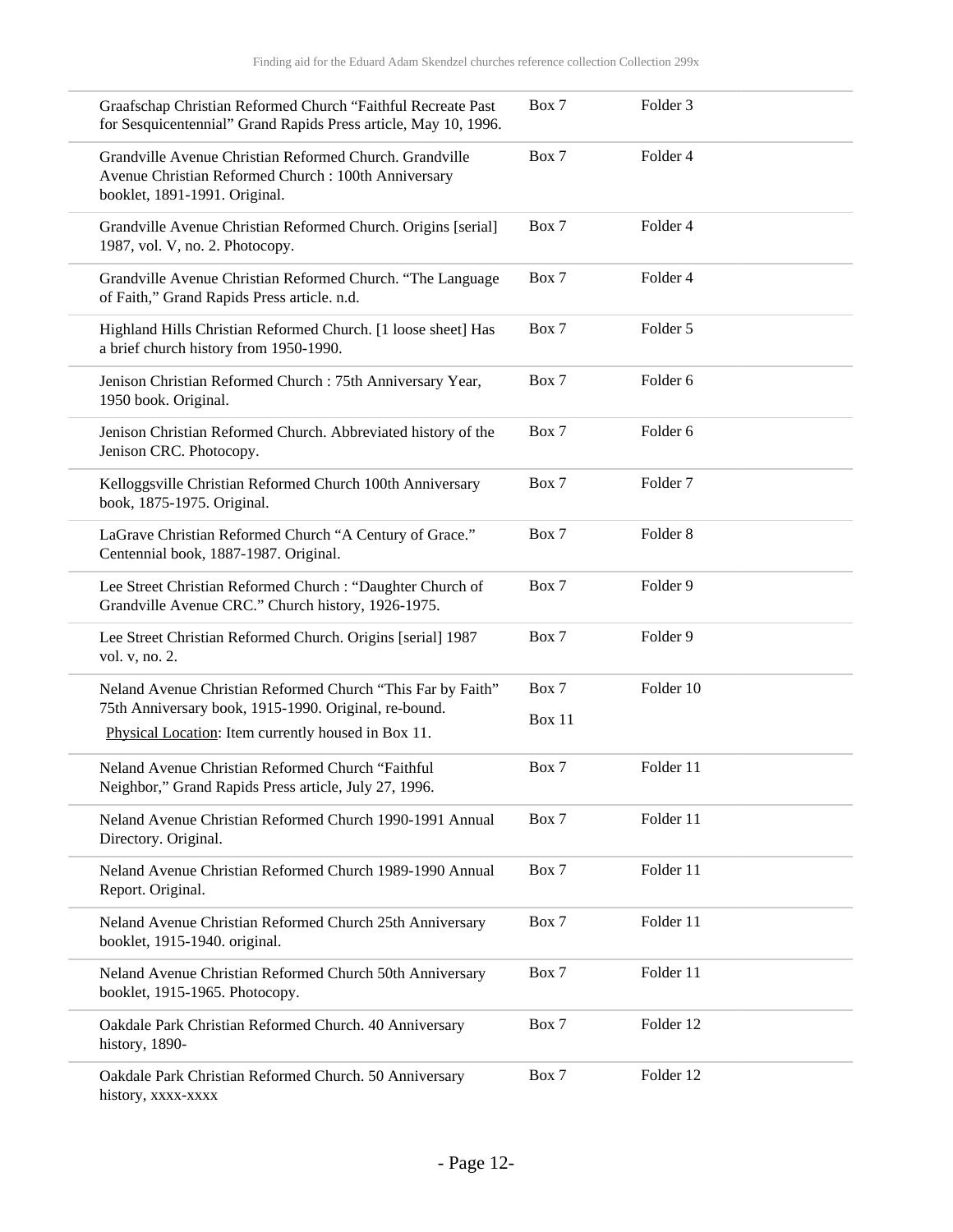| Oakdale Park Christian Reformed Church. 60 Anniversary<br>histories of the church, xxxx-1930. Photocopy, bound in book       | Box 7  | Folder 12 |
|------------------------------------------------------------------------------------------------------------------------------|--------|-----------|
| form. Dutch and English.                                                                                                     | Box 11 |           |
| Physical Location: Item currently housed in Box 11.                                                                          |        |           |
| Oakdale Park Christian Reformed Church: "A Book of<br>Remembrance" 100th anniversary book, 1890-1990. Original.              | Box 7  | Folder 13 |
| Plymouth Heights Christian Reformed Church. 25th<br>Anniversary booklet, 1951-1976. Photocopy.                               | Box 7  | Folder 14 |
| Plymouth Heights Christian Reformed Church. General<br>information and church history packets. Photocopied.                  | Box 7  | Folder 14 |
| Plymouth Heights Christian Reformed Church. Church<br>dedication program, May 31, 1981. Photocopy.                           | Box 7  | Folder 14 |
| Riverside Christian Reformed Church : "Some Highlights of the<br>30 Years at Riverside." Looseleaf. Ooriginal and photocopy. | Box 7  | Folder 15 |
| Seymour Christian Reformed Church. 25th Anniversary book,<br>1939-1964. Original.                                            | Box 7  | Folder 16 |
| Seymour Christian Reformed Church. 50th Anniversary book,<br>1939-1989. Original.                                            | Box 7  | Folder 16 |
| Sherman Avenue Christian Reformed Church 75th Anniversary<br>booklet, 1907-1982. Original.                                   | Box 7  | Folder 17 |
| West Leonard Christian Reformed Church 100th Anniversary<br>booklet, 1889-1989. Original.                                    | Box 7  | Folder 18 |

# <span id="page-12-0"></span>**E. Episcopal Churches**

| <b>Title/Description</b>                                                                                  | <b>Instances</b> |           |
|-----------------------------------------------------------------------------------------------------------|------------------|-----------|
| St. Mark's Episcopal Church (GR) The Architecture of St.<br>Mark's Episcopal Church. [pamphlet] Original. | Box 7            | Folder 19 |
| St. Paul Episcopal Church (GR) 120th Anniversary booklet,<br>1869-1989. Original, bound into book form.   | Box 7            | Folder 20 |
| Physical Location: Item currently housed in Box 11.                                                       | <b>Box 11</b>    |           |

# <span id="page-12-1"></span>**F. Lutheran Churches**

| <b>Title/Description</b>                                                                                                                                      | <b>Instances</b> |          |  |
|---------------------------------------------------------------------------------------------------------------------------------------------------------------|------------------|----------|--|
| Bethlehem Evangelical Lutheran Church (formerly Swedish)<br>Evangelical Lutheran Church). Histories of the church taken<br>from various sources. Photocopied. | Box 8            | Folder 1 |  |
| Bethlehem Evangelical Lutheran Church (formerly Swedish<br>Evangelical Lutheran Church). 25th Anniversary booklet.<br>Original.                               | Box 8            | Folder 1 |  |
| Bethlehem Evangelical Lutheran Church (formerly Swedish)<br>Evangelical Lutheran Church). 75th Anniversary booklet.<br>Original.                              | Box 8            | Folder 1 |  |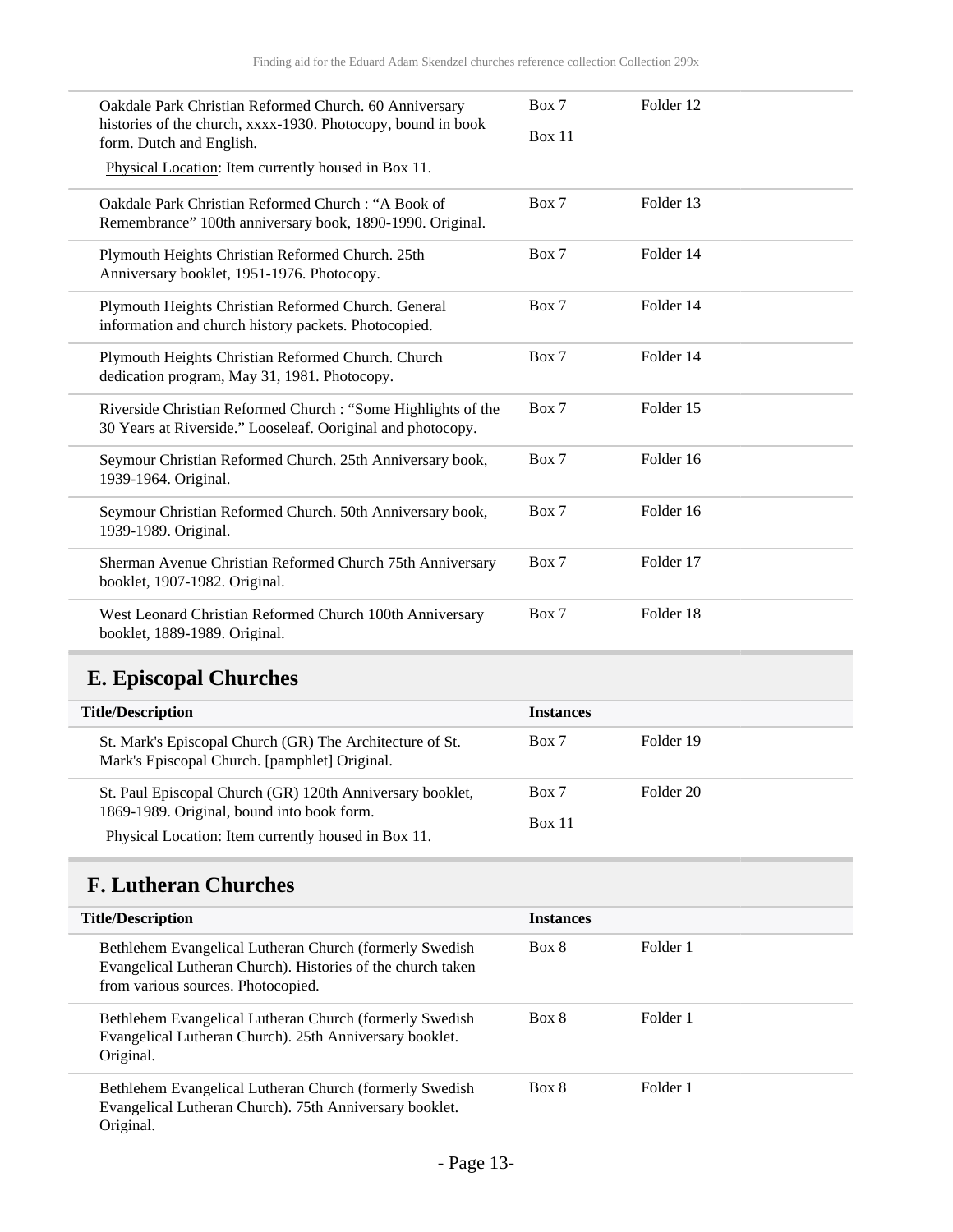| German Evangelical Lutheran Church of Immanuel "Geschichte<br>der Evang.- Lutherischen Immanuels-Gemeinde in Grand<br>Rapids, Michigan, 1856-1906.                                        | Box 8                  | Folder <sub>2</sub> |
|-------------------------------------------------------------------------------------------------------------------------------------------------------------------------------------------|------------------------|---------------------|
| German Evangelical Lutheran Church of Immanuel 50th<br>Anniversary booklet. Original. German.                                                                                             | Box 8                  | Folder <sub>2</sub> |
| German Evangelical Lutheran Church of Immanuel Church<br>history. Photocopied pages from History of the City of Grand<br>Rapids. Baxter.                                                  | Box 8                  | Folder <sub>3</sub> |
| German Evangelical Lutheran Church of Immanuel. 100th<br>Anniversary booklet. Original.                                                                                                   | Box 8                  | Folder 4            |
| German Evangelical Lutheran Church of Immanuel. 130th<br>Anniversary booklet. Original.                                                                                                   | Box 8                  | Folder 4            |
| German Evangelical Lutheran Church of Immanuel. Excerpts<br>from History of the City of Grand Rapids. Baxter [and] History<br>of Immanuel Evangelical Lutheran Congregation. Photocopies. | Box 8                  | Folder 4            |
| Immanuel Lutheran Church "History of Immanuel Evangelical<br>Lutheran Church U.A.C. Of Grand Rapids, Michigan." 75th<br>Anniversary booklet, 1931. Photocopy, bound.                      | Box 8<br><b>Box 11</b> | Folder 5            |
| Physical Location: Item currently housed in Box 11.                                                                                                                                       |                        |                     |
| Hope Lutheran Church: early church history, 1914-1939.<br>Photocopy.                                                                                                                      | Box 8                  | Folder 6            |
| Mamrelund Evangelical Lutheran Church (Kent City). 90th<br>Anniversary booklet, 1866-1956. Photocopy.                                                                                     | Box 8                  | Folder <sub>7</sub> |
| Swedish Evangelical Covenant Church (formerly Swedish<br>Evangelical Missionary Congregation) Church history from<br>History of the City of Grand Rapids. Photocopy.                      | Box 8                  | Folder <sub>8</sub> |
| Swedish Evangelical Covenant Church (formerly Swedish<br>Evangelical Missionary Congregation) 25th Anniversary<br>collected writings booklet, 1880-1905. Original.                        | Box 8                  | Folder <sub>8</sub> |
| St. John's Evangelical Lutheran Church (presently St. John's<br>United Church of Christ) Excerpts. Church history from History<br>of the City of Grand Rapids. Photocopy.                 | Box 8                  | Folder 9            |
| St. John's Evangelical Lutheran Church (presently St. John's<br>United Church of Christ) 50th Anniversary booklet, 1880-1930.<br>Photocopy.                                               | Box 8                  | Folder 9            |
| St. John's Evangelical Lutheran Church (presently St.<br>John's United Church of Christ) 100th Anniversary booklet,<br>1880-1980. Photocopy.                                              | Box 8                  | Folder 9            |
| Trinity Lutheran Church (Conklin, MI) "A Century of Grace"<br>100th Anniversary booklet, 1865-1965. Original.                                                                             | Box 8                  | Folder 10           |
| Trinity Lutheran Church (Conklin, MI) 125th Anniversary<br>booklet, 1865-1990. Original.                                                                                                  | Box 8                  | Folder 10           |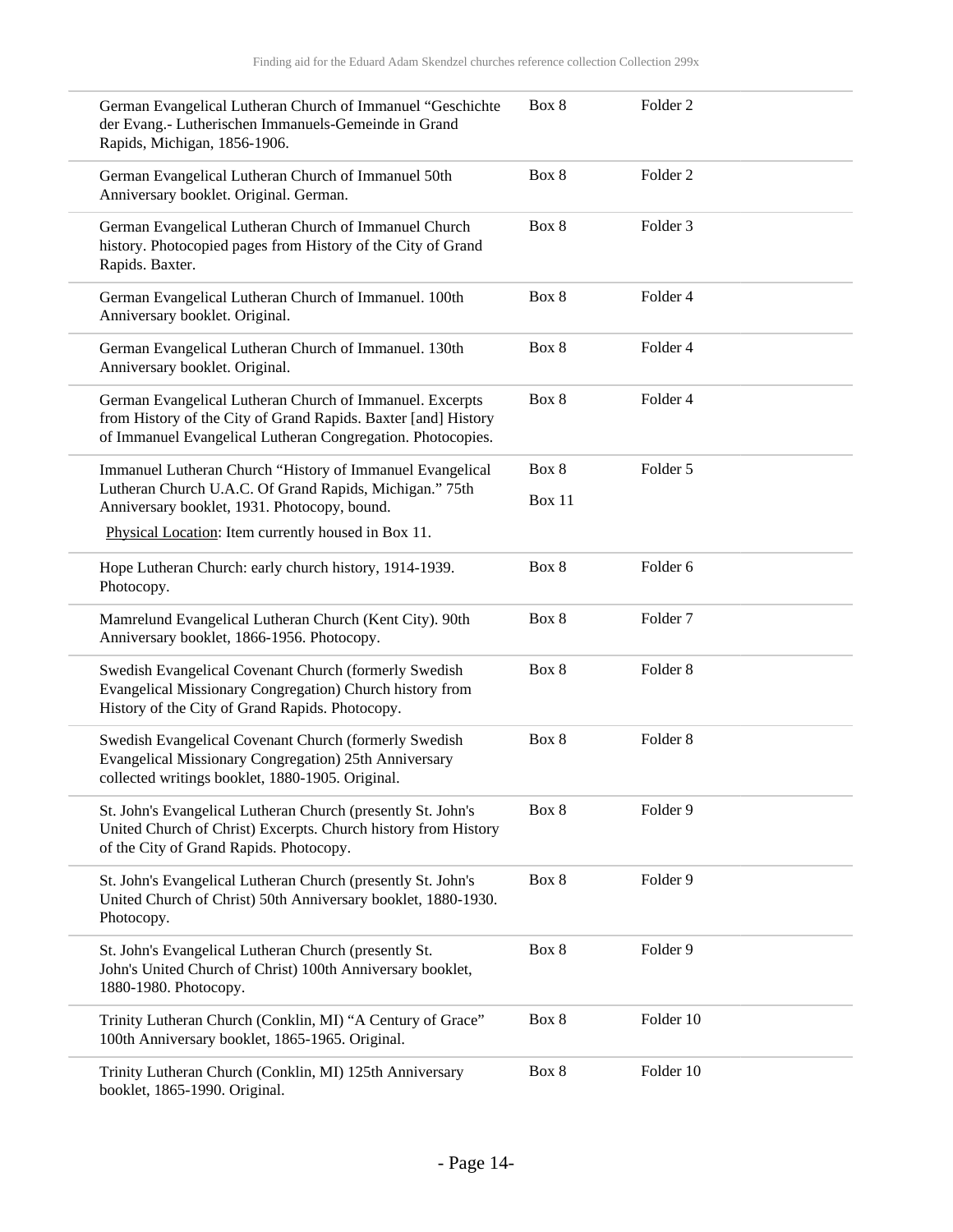| Trinity Evangelical Lutheran Church (GR) Typescript church<br>history. Photocopy.                                           | Box 8 | Folder 11 |
|-----------------------------------------------------------------------------------------------------------------------------|-------|-----------|
| Trinity Evangelical Lutheran Church (GR) 75th Anniversary<br>booklet, 1896-1971. Photocopy.                                 | Box 8 | Folder 11 |
| Trinity Evangelical Lutheran Church (GR) "A Vision for<br>Mission" booklet. Original.                                       | Box 8 | Folder 11 |
| Trinity Lutheran Church (Detroit, MI) Historic Trinity Lutheran<br>Church : architecture and symbolisms pamphlet. Original. | Box 8 | Folder 12 |

# <span id="page-14-0"></span>**G. Methodist Churches**

| <b>Title/Description</b>                                                                                                                                                         | <b>Instances</b> |           |
|----------------------------------------------------------------------------------------------------------------------------------------------------------------------------------|------------------|-----------|
| "Methodist Church in Grand Rapids" typescript notes. 2 copies.                                                                                                                   | Box 8            | Folder 13 |
| First United Methodist Church (GR) Church history, 1835-1976.<br>2 vols. Original booklets.                                                                                      | Box 8            | Folder 14 |
| German Methodist Church. History of German Methodist<br>Church from Baxter. History of the City of Grand Rapids.<br>Photocopy.                                                   | Box 8            | Folder 13 |
| Second Street Methodist Church (Second United Methodist)<br>Church) Church histories from History of the City of Grand<br>Rapids and other sources. Photocopied. [loose sheets]. | Box 8            | Folder 15 |
| Second Street Methodist Church (Second United Methodist<br>Church) 100th Anniversary program, 1855-1955. Photocopy.                                                              | Box 8            | Folder 15 |
| History for Second Street (Joy Memorial) from Baxter. History<br>of the City of Grand Rapids. Photocopy.                                                                         | Box 8            | Folder 13 |

# <span id="page-14-1"></span>**H. Netherlands Reformed Congregations**

| <b>Title/Description</b>                                                                                      | <b>Instances</b> |           |
|---------------------------------------------------------------------------------------------------------------|------------------|-----------|
| The Banner of Truth Netherlands Reformed Congregations<br>[serial]. 16 Vol. LVI, no. 6-9 (June-Sept., 1990).  | Box 8            |           |
| The Banner of Truth Netherlands Reformed Congregations<br>[serial]. 17 Vol. LVI, no. 10-12 (Oct-Dec., 1990).  | Box 8            |           |
| The Banner of Truth Netherlands Reformed Congregations<br>[serial]. ? vol. LVII, no. 1 (Jan. 1991).           | Box 8            |           |
| The Banner of Truth Netherlands Reformed Congregations<br>[serial]. 18 Vol. LVII, no. 2-7 (Feb.-July, 1991).  | Box 8            |           |
| The Banner of Truth Netherlands Reformed Congregations<br>[serial]. 19 Vol. LVII, no. 8-12 (Aug.-Dec., 1991). | Box 8            |           |
| The Banner of Truth Netherlands Reformed Congregations<br>[serial]. ? vol. LVIII, no. 1 (Jan. 1992).          | Box 8            |           |
| First Netherlands Reformed Congregation 100th Anniversary<br>booklet, 1870-1970. Original.                    | Box 8            | Folder 20 |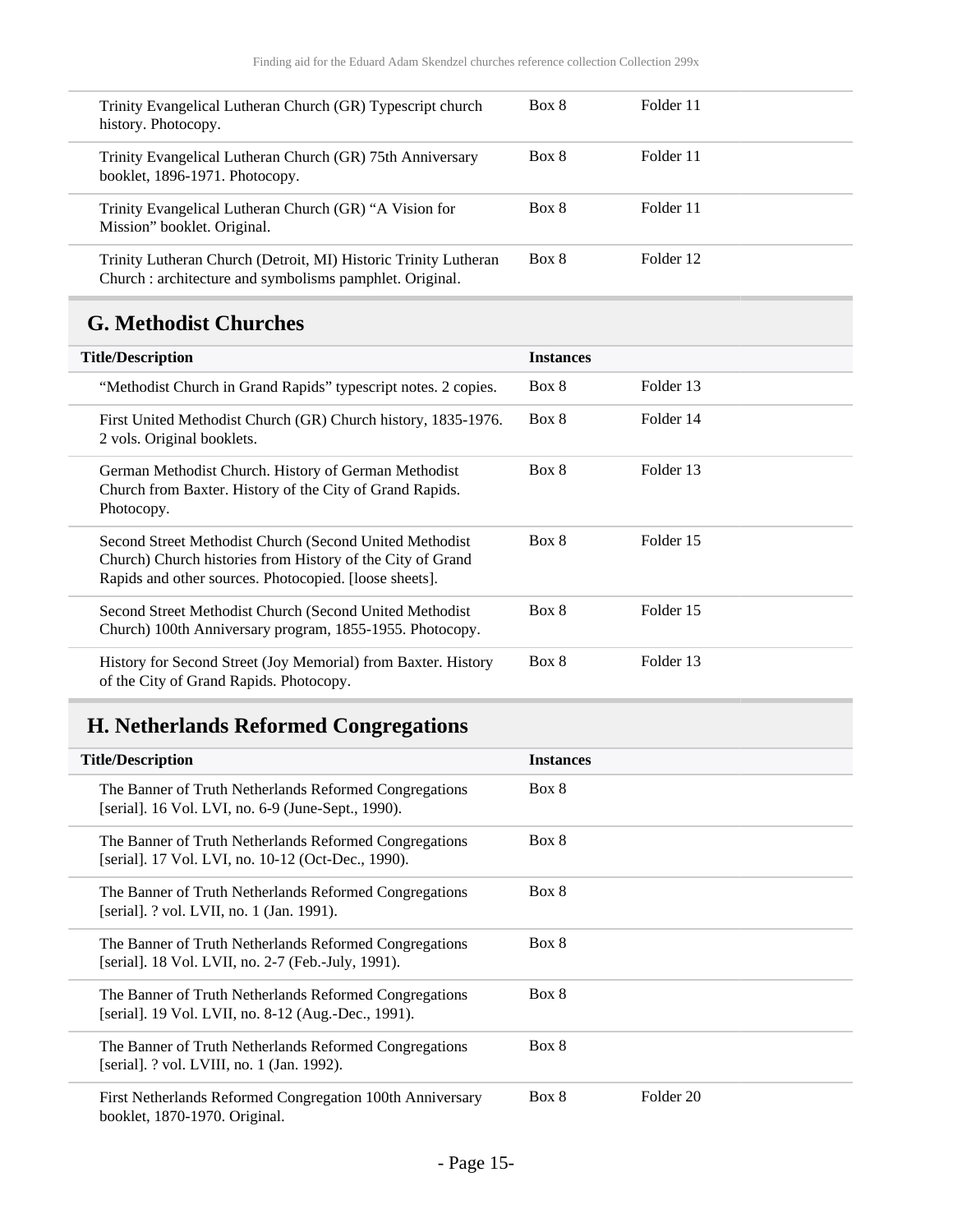| Netherlands Reformed Congregation of Grand Rapids. Histories<br>of the Netherlands Reformed Church in America from various<br>sources. Photocopies. | Box 8 | Folder 21 |
|-----------------------------------------------------------------------------------------------------------------------------------------------------|-------|-----------|
| Netherlands Reformed Congregation of Grand Rapids. 2<br>photographs of the Turner Street location, outside and inside<br>view of church. Originals. | Box 8 | Folder 21 |

# <span id="page-15-0"></span>**I. Presbyterian Parishes**

| <b>Title/Description</b>                                                                                                                                   | <b>Instances</b> |           |
|------------------------------------------------------------------------------------------------------------------------------------------------------------|------------------|-----------|
| First Presbyterian Church Church histories from History of the<br>City of Grand Rapids and other sources. Photocopied.                                     | Box 8            | Folder 22 |
| Second Presbyterian Church (presently Westminster)<br>Presbyterian Church) 100th Anniversary booklet, 1861-1961.<br>Photocopy.                             | Box 8            | Folder 23 |
| Second Presbyterian Church (presently Westminster)<br>Presbyterian Church) 125th Anniversary booklet, 1861-1986.<br>Original.                              | Box 8            | Folder 23 |
| Third Presbyterian Church (Mission Wood Presbyterian Church)<br>Church history from History of the City of Grand Rapids and<br>other sources. Photocopied. | Box 8            | Folder 24 |

# <span id="page-15-1"></span>**J. Reformed Churches in America (RCA)**

| <b>Title/Description</b>                                                                                                                 | <b>Instances</b> |                     |
|------------------------------------------------------------------------------------------------------------------------------------------|------------------|---------------------|
| Reformed Church (RCA) 100th Anniversary souvenir program,<br>Nov. 14, 1940. Photocopy.                                                   | Box 9            | Folder 1            |
| Third Reformed Church, Church histories from various sources.<br>Photocopied.                                                            | Box 9            | Folder <sub>2</sub> |
| Third Reformed Church. 50th Anniversary booklet. Photocopy.                                                                              | Box 9            | Folder <sub>2</sub> |
| Third Reformed Church. 75th Anniversary booklet. Photocopy.                                                                              | Box 9            | Folder <sub>2</sub> |
| Third Reformed Church. 100th Anniversary booklet. Photocopy.                                                                             | Box 9            | Folder <sub>2</sub> |
| Third Reformed Church. "History of Third Reformed Church,<br>Centennial Year." Photocopy.                                                | Box 9            | Folder <sub>2</sub> |
| Fourth Reformed Church. Church notes, street layout map,<br>and histories from various sources. Loose leaf originals and<br>photocopies. | Box 9            | Folder 3            |
| Fourth Reformed Church. "A Centennial of Mission" 100th<br>Anniversary booklet, 1875-1975. Original.                                     | Box 9            | Folder 3            |
| Fifth Reformed Church Church notes and history. Loose leaf,<br>apparently taken out of original booklet.                                 | Box 9            | Folder 4            |
| Seventh Reformed Church 75th Anniversary booklet,<br>1890-1965. Original.                                                                | Box 9            | Folder 5            |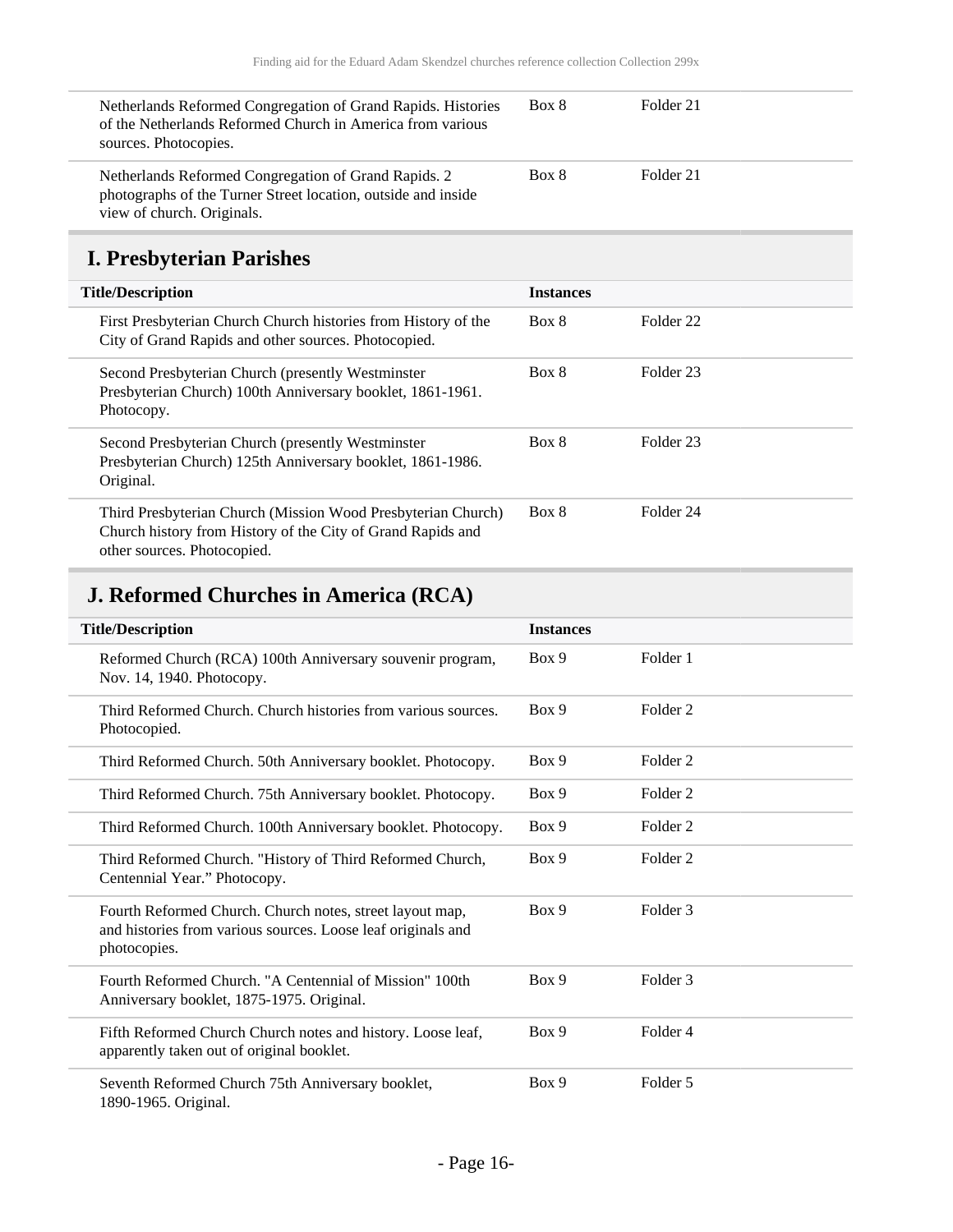| Seventh Reformed Church 100th Anniversary book, 1890-1990.<br>Original, with annotations.                                                      | Box 9 | Folder <sub>6</sub> |  |
|------------------------------------------------------------------------------------------------------------------------------------------------|-------|---------------------|--|
| Seventh Reformed Church. Essay. "The Reformed Church in<br>America." typescript.                                                               | Box 9 | Folder <sub>6</sub> |  |
| Eighth Reformed Church. A Century in Worship and Service :<br>100th Anniversary, 1891-1991. Original.                                          | Box 9 | Folder <sub>7</sub> |  |
| Eighth Reformed Church. Chronology from 75th Anniversary<br>booklet. Photocopied.                                                              | Box 9 | Folder <sub>7</sub> |  |
| Belmont Reformed Church. "Cornerstone Documents" enclosed<br>in the building's cornerstone. Photocopied.                                       | Box 9 | Folder <sub>8</sub> |  |
| Belmont Reformed Church. "Maternal Ancestral History of<br>the Robert Hikade Children, the Gryka Side of the Family."<br>typescript.           | Box 9 | Folder <sub>8</sub> |  |
| Bethany Reformed Church. 90th Anniversary booklet,<br>1898-1989. Original, unbound.                                                            | Box 9 | Folder <sub>9</sub> |  |
| Bethany Reformed Church. "The History of Bethany Reformed<br>Church." yellow booklet by Dr. Willard Ver Meullen. Original.                     | Box 9 | Folder 9            |  |
| Bethany Reformed Church. Brief church history. Photocopy.                                                                                      | Box 9 | Folder 9            |  |
| Calvary Reformed Church Building dedication program, Oct.<br>2-3, 1924. Photocopy.                                                             | Box 9 | Folder 10           |  |
| Central Reformed Church A History of Central Reformed<br>Church, Grand Rapids, Michigan. Original, annotated.                                  | Box 9 | Folder 11           |  |
| Grace Reformed Church. 75th Anniversary booklet, 1896-1971.<br>Original.                                                                       | Box 9 | Folder 12           |  |
| Grace Reformed Church. 90th Anniversary program,<br>1896-1986. Original. Building "Services of Dedication"<br>program, May 10, 1964. Original. | Box 9 | Folder 12           |  |
| Hope Reformed Church (RCA) Dedication program with brief<br>church history, Jan. 11-13, 1950. Photocopy.                                       | Box 9 | Folder 13           |  |
| Hope Reformed Church. 50th Anniversary booklet, 1942-1992.<br>Original.                                                                        | Box 9 | Folder 14           |  |
| Immanuel Reformed Church. 50th Anniversary booklet,<br>1907-1957. Photocopy.                                                                   | Box 9 | Folder 15           |  |
| Immanuel Reformed Church. 75th Anniversary booklet,<br>1907-1982. Photocopy.                                                                   | Box 9 | Folder 15           |  |
| Knapp Street Reformed Church. 75th Anniversary booklet,<br>1914-1989. Original, unbound.                                                       | Box 9 | Folder 16           |  |
| Oakdale Park Reformed Church. 75th Anniversary booklet,<br>1889-1965. Original.                                                                | Box 9 | Folder 17           |  |
| Richmond Reformed Church. 50th Anniversary booklet,<br>1927-1977. Photocopy.                                                                   | Box 9 | Folder 18           |  |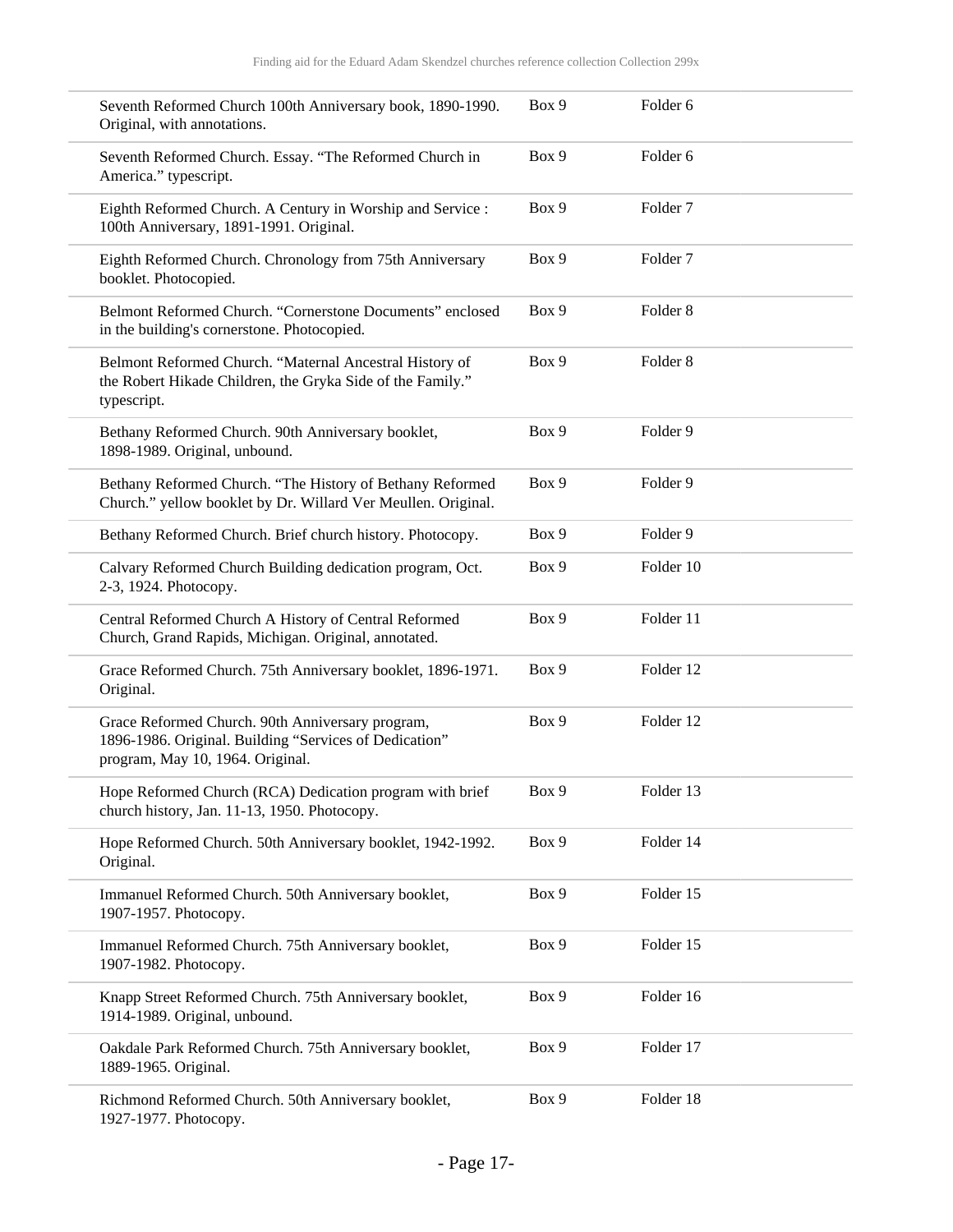| Servant's Community Reformed Church (formerly Ninth<br>Reformed Church). Interview with Rev. Dick TerMaat, Oct. 10,<br>1990, with various congregational brochures.                                                          | Box 9 | Folder 19 |
|------------------------------------------------------------------------------------------------------------------------------------------------------------------------------------------------------------------------------|-------|-----------|
| Servant's Community Reformed Church (formerly Ninth)<br>Reformed Church). "The Reformed Church in a Changing<br>Neighborhood: A Study of the Ninth Reformed Church, Grand<br>Rapids, Michigan" Statistical study. Photocopy. | Box 9 | Folder 19 |
| Trinity Reformed Church. 50th Anniversary booklet,<br>1908-1958. Photocopy.                                                                                                                                                  | Box 9 | Folder 20 |
| Trinity Reformed Church. History taken from 75th Anniversary<br>booklet. Photocopy.                                                                                                                                          | Box 9 | Folder 20 |

# <span id="page-17-0"></span>**K. Other Denominational Churches**

| <b>Title/Description</b>                                                                                                                    | <b>Instances</b>        |                     |
|---------------------------------------------------------------------------------------------------------------------------------------------|-------------------------|---------------------|
| Calvary (Nondenominational) Church (GR) "Something for All"<br>Grand Rapids Press article, Dec. 21, 1996.                                   | <b>Box 10</b>           | Folder 1            |
| Calvary (Nondenominational) Church (GR). 60th Anniversary<br>booklet, 1929-1989. Original.                                                  | Box 10                  | Folder <sub>2</sub> |
| First Emmanuel Wesleyan Church "History of Emmanuel<br>Wesleyan Church" church history by Ione Driscal. Photocopy.                          | <b>Box 10</b>           | Folder <sub>3</sub> |
| Evangelical Covenant Church (GR) "Christ Our<br>HeritageChrist Our Future" centennial book, 1880-1980.<br>Original.                         | <b>Box 10</b>           | Folder 4            |
| First (Park) Congregational United Church of Christ. "Our<br>Heritage" church history booklet. Original.                                    | <b>Box 10</b>           | Folder 5            |
| Smith Memorial Congregational United Church of Christ. 100th<br>Anniversary booklet, 1887-1987. Original.                                   | <b>Box 10</b>           | Folder <sub>6</sub> |
| Fountain Street Church (Nondenominational) "Liberal Legacy:                                                                                 | <b>Box 10</b><br>Box 11 | Folder <sub>7</sub> |
| A History of Fountain Street Church," 2 vols. Original, rebound.<br>Physical Location: Item currently housed in Box 11.                     |                         |                     |
| Fountain Street Church (Nondenominational). "The Art and                                                                                    | Box 10                  | Folder <sub>8</sub> |
| Architecture of Fountain Street Church" centennial, 1969<br>booklet. Photocopy bound in book form.                                          | Box 11                  |                     |
| Physical Location: Item currently housed in Box 11.                                                                                         |                         |                     |
| Fountain Street Church (Nondenominational). "Rebel with a<br>Cause" Grand Rapids Press article, Oct. 1, 1994.                               | <b>Box 10</b>           | Folder 9            |
| Fountain Street Church (Nondenominational). "Fountain Street<br>Church Completes Renovations" Northfield Advance article,<br>March 7, 1996. | <b>Box 10</b>           | Folder 9            |
|                                                                                                                                             |                         |                     |

#### <span id="page-17-1"></span>**L. Jewish Temples**

| <b>Title/Description</b> |
|--------------------------|
|--------------------------|

Instances